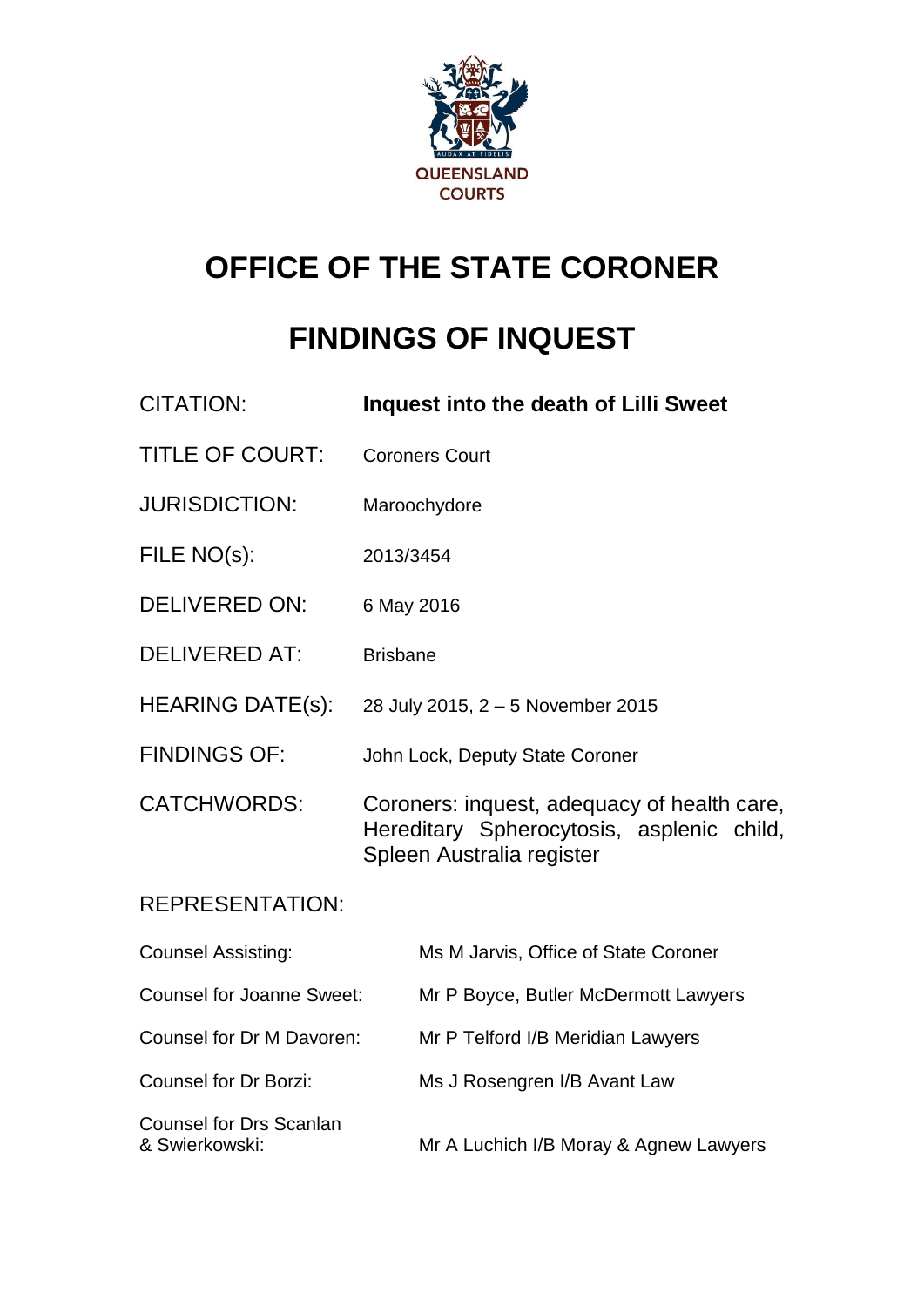Counsel for RNs Watson<br>& Taylor:

Counsel for Sunshine Coast Hospital and Health Service,<br>Drs Richards & Ting:

Mr G Rebetzke I/B Roberts and Kane **Solicitors** 

Mr Schneiderwen I/B Minter Ellison Lawyers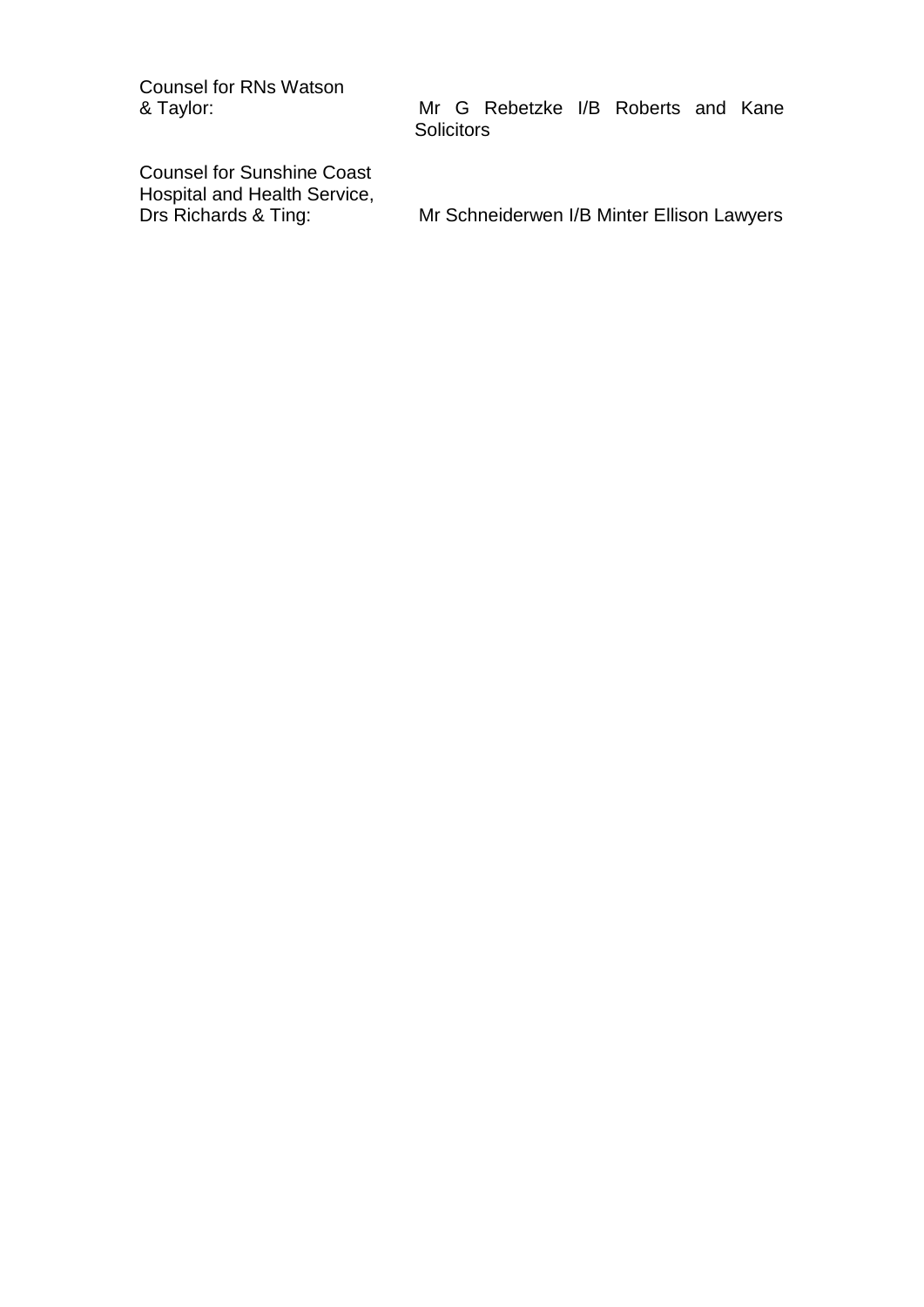# Contents

| The adequacy and appropriateness of long term management of Lilli following  |
|------------------------------------------------------------------------------|
|                                                                              |
| The adequacy and appropriateness of health services provided to Lilli at the |
| Nambour Hospital following her presentation to the emergency department on   |
|                                                                              |
|                                                                              |
|                                                                              |
|                                                                              |
|                                                                              |
|                                                                              |
|                                                                              |
|                                                                              |
|                                                                              |
|                                                                              |
|                                                                              |
|                                                                              |
|                                                                              |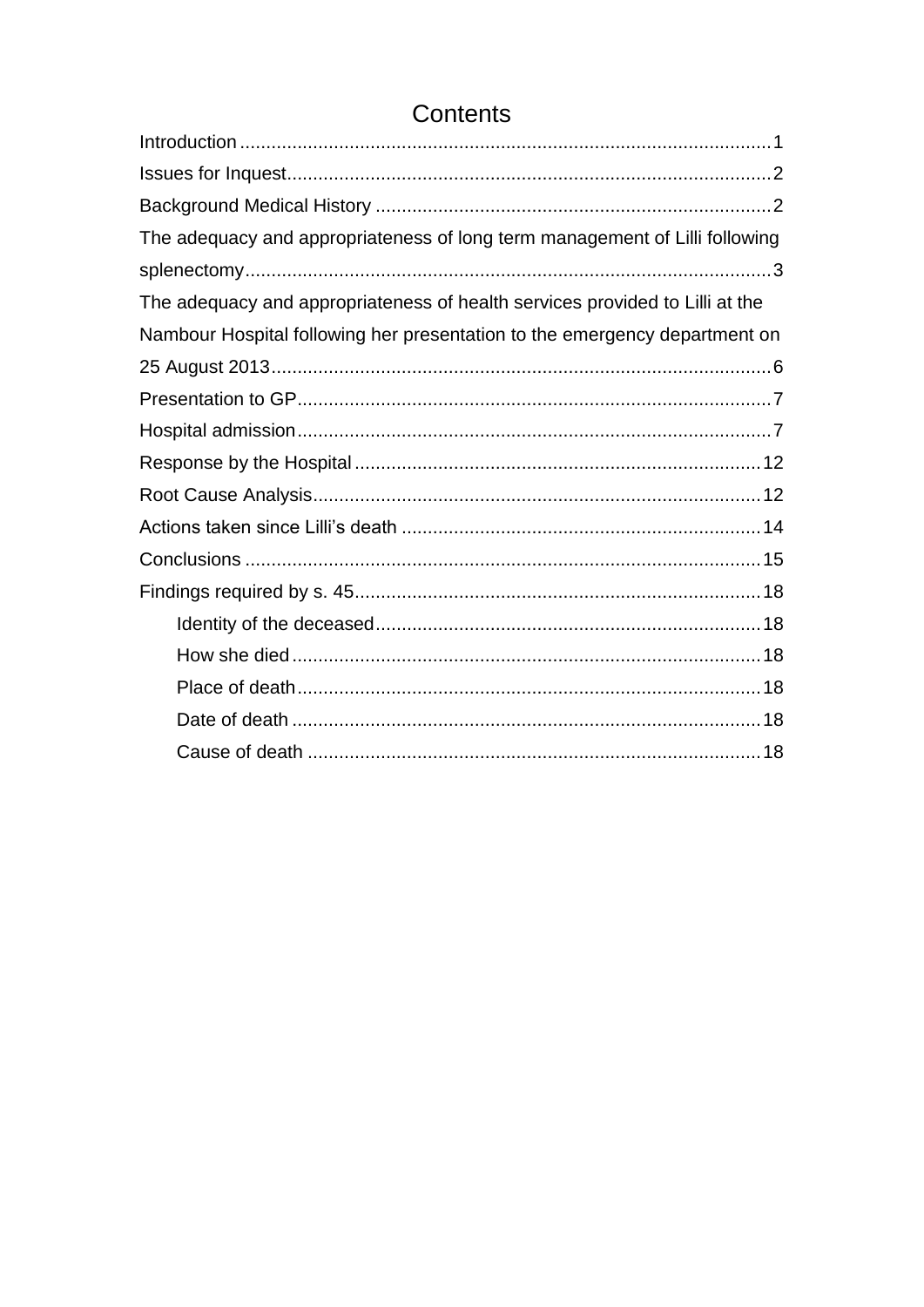# <span id="page-3-0"></span>**Introduction**

- 1. Lilli Sweet was six years of age when she died on Tuesday 27 August 2013 from complications associated with a severe bacterial infection.
- 2. At the time of her death, Lilli was known to have a medical condition, known as Hereditary Spherocytosis, which made her more susceptible to severe and lifethreatening infections. She had a splenectomy (removal of the spleen) performed some two years previously. She was not receiving antibiotic prophylaxis in the time immediately preceding her death.
- 3. Lilli had a two day history of vomiting, diarrhoea, and headache and was not taking adequate fluid. On 25 August 2013, Lilli's mother appropriately took her to see a GP. The GP referred her to Nambour Hospital Emergency Department. In a letter of referral the GP clearly stated that Lilli had a splenectomy and that it was unclear as to whether she was fully immunised. He suggested bloods be taken for analysis and a paediatric review. Lilli was taken by her mother to Nambour Hospital immediately.
- 4. In the Nambour ED she continued to vomit and complained of headache. On arrival she had a mild temperature of 37.6°. It was noted that she had ceased prophylactic antibiotics post splenectomy in 2012. She was admitted to the paediatric ward on IV fluids and given panadol/nurofen. Her headache however persisted. Routine blood tests were not ordered in the ED. These were only ordered once she was admitted to the paediatric ward during the evening. Around midnight the doctor on night shift received advice of test results and that the white cell count was highly elevated at 46.5. No further action was taken in respect to this result. Subsequent expert review opined, that in an asplenic child, such a high white cell count indicates serious sepsis.
- 5. By the following morning, Lilli rapidly deteriorated with an increasing headache, high fevers and neck stiffness. It was at this time Lilli was commenced on intravenous antibiotics. Soon after, she became unresponsive and required emergency resuscitation. A CT scan demonstrated brain stem herniation. She was intubated, ventilated and transferred to the Royal Children's Hospital (RCH). Blood cultures grew a Streptococcus pneumoniae.
- 6. On arrival at the RCH Lilli was unresponsive with fixed dilated pupils. She died on 27 August 2013. A cause of death certificate issued with the cause of death being brain stem herniation due to pneumococcus. Her death was not initially reported to the coroner.
- 7. Subsequently as per protocol, the RCH conducted an internal death review. Concerns were raised about the management of Lilli at Nambour Hospital. The case was reported to the Office of the State Coroner on 24 September 2013. The concerns raised included:
	- probable inadequate vaccination for a child who had undergone a splenectomy;
	- lack of antibiotic prophylaxis in an asplenic child:
	- a delay in commencing IV antibiotics on referral to Nambour Hospital due to an initial presumptive diagnosis of a viral illness.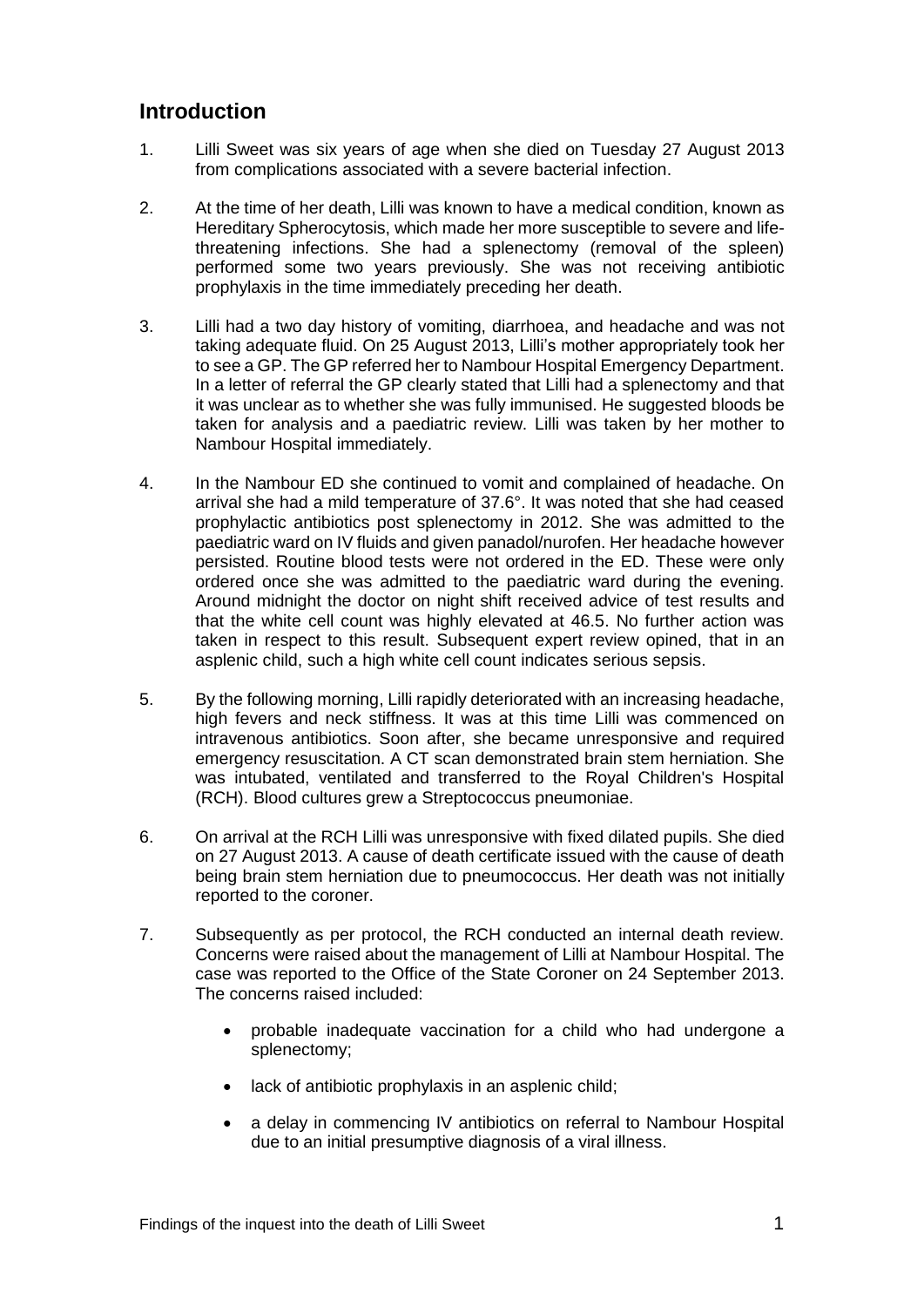- 8. A coronial investigation commenced. The investigation focussed on whether anything more could have been done to prevent Lilli's death, and what might be done now to help prevent deaths from happening in similar circumstances in the future by way of preventative comments pursuant to section 46 of the *Coroners Act 2003*.
- 9. A review was completed by the Clinical Forensic Medicine Unit. A response was received by Nambour Hospital raising systemic resourcing issues as partly contributory. The hospital completed a Root Cause Analysis. Statements and reports were obtained from the medical practitioners and nursing staff, both private and public, directly involved in Lilli's care as to the extent of the intervention strategies implemented in Lilli's case. A report was commissioned from an independent expert paediatrician and clinical geneticist, Dr Stephen Withers, as to these intervention and risk management strategies. The family raised a number of concerns and requested an inquest be held. A pre-inquest hearing was held on 28 July 2015 and the issues determined and dates set for the inquest.

# <span id="page-4-0"></span>**Issues for inquest**

- 10. Apart from the formal findings required by section 45(2) of the *Coroners Act 2003* the key issues were determined as follows:
	- The adequacy and appropriateness of the long-term management of Lilli following her splenectomy in 2011, and
	- The adequacy and appropriateness of health services provided to Lilli at the Nambour Hospital following her presentation to the emergency department on 25 August 2013.

# <span id="page-4-1"></span>**Background medical history**

- 11. The background to Lilli's medical condition begins at her birth. Lilli was one of twins born on 4 December 2006. Shortly after her birth, Lilli was identified as having *hereditary spherocytosis*, a condition that affects the membrane of red blood cells, causing them to be irregularly shaped and therefore more difficult to pass through the spleen. This damages the red blood cells, causing them to break down and die earlier than they should, which then leads to a shortage of red blood cells in the body (otherwise known as anaemia). A number of members of Lilli's family also had this condition. It was not inherited by her twin brother.
- 12. During the first few years of her life, Lilli experienced recurring anaemia and required multiple blood transfusions and folic acid supplements. She also developed an enlarged spleen, another symptom of her condition.
- 13. In June 2011, when Lilli was four and a half years old, she was referred to Dr Borzi, a paediatric surgeon, for consideration of a splenectomy, that is, an operation to remove her spleen.
- 14. A splenectomy is a common treatment for people with Lilli's condition. By removing her spleen, this would allow Lilli's red blood cells to live longer and hopefully put an end to her recurring anaemia and need for transfusions. Lilli's splenectomy went ahead on 14 October 2011 without any apparent complications, and Lilli was discharged home 24 hours after the procedure.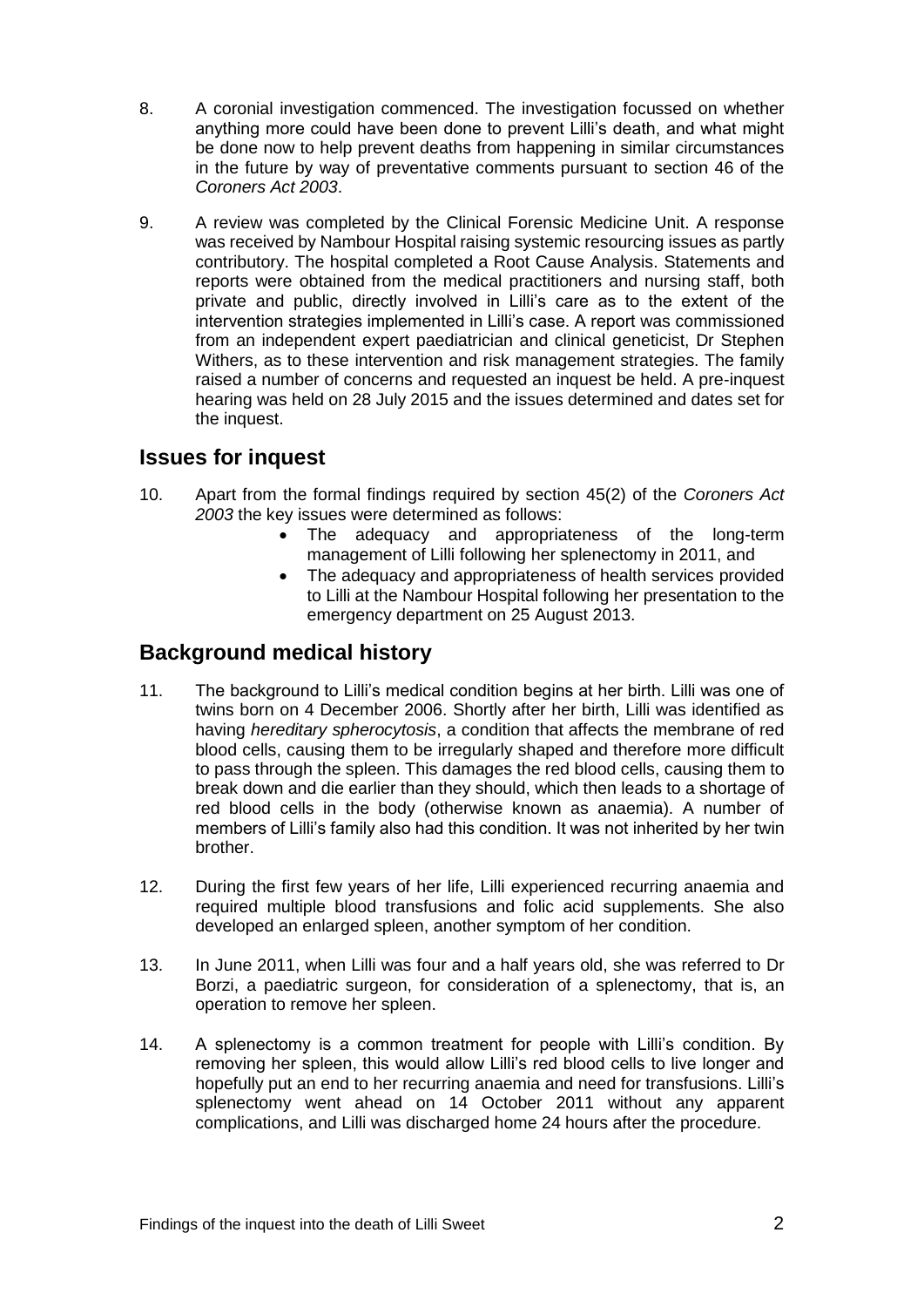- 15. Lilli was reviewed by the surgeon, Dr Peter Borzi 12 days after the procedure, and then referred back to her GP, Dr Sean Scanlan and paediatrician, Dr Mark Davoren for ongoing management of her condition.
- 16. Without a spleen, Lilli would also be left with a lifelong increased risk of a severe bacterial infection. The spleen's main role is to help the body combat infections from certain bacteria. By removing her spleen, Lilli would lose the ability to fight these bacteria herself, placing her at risk of becoming overwhelmed by a serious and potentially fatal infection. This condition is commonly referred to as *overwhelming post-splenectomy infection*, or OPSI.
- 17. Although relatively rare, OPSI is a very serious condition that can progress from a mild flu-like illness to severe and rapidly lethal sepsis in a short time period. With delayed or inadequate treatment, OPSI has a high mortality rate.
- 18. The risk of developing OPSI is highest in the first few years following a splenectomy, particularly in children, but has been known to develop as late as 20 years post-splenectomy and is therefore considered a lifelong risk.
- 19. This risk can be mitigated somewhat by additional vaccinations, and also by use of antibiotic prophylaxis.

## <span id="page-5-0"></span>**The adequacy and appropriateness of long term management of Lilli following splenectomy**

- 20. The two issues identified in relation to the long term management of Lilli's risk of OPSI related to the period for which she was given prophylactic antibiotics and why Lilli did not receive the additional vaccinations recommended for persons at risk of OPSI.
- 21. Dr Gary Hall of the Clinical Forensic Medicine Unit initially assisted the coroner with a comprehensive review. Dr Gary Hall noted that in patients undergoing splenectomy it is important the patient is aware of the risk of overwhelming and potentially life-threatening infection, particularly from pneumococcus. Hence the importance of undertaking adequate prophylactic measures to counter this risk including the use of pneumococcal vaccine and the administration of antibiotics for a term post operatively.
- 22. After the splenectomy Dr Borzi wrote to Dr Scanlan informing him of the need for six months of antibiotics.
- 23. Dr Hall considered that Lilli was adequately managed with antibiotic prophylaxis post splenectomy. In this case, she had been placed on six months prophylaxis, which commenced after her surgery on 14 October 2011.
- 24. The issue here is that there are differing views amongst specialists and in the medical literature as to whether antibiotic prophylaxis should be given for six months (as recommended by Dr Borzi); twelve months as suggested in some of the literature; until age 18, as was the case for Lilli's half-sister who is also asplenic; or lifelong as is also suggested in some of the literature. In fact Dr Scanlan appears to have extended the period of antibiotic prophylaxis for a period of 18 months at the request of the Lilli's mother but by the time of her presentation at Nambour Hospital she was not taking antibiotics.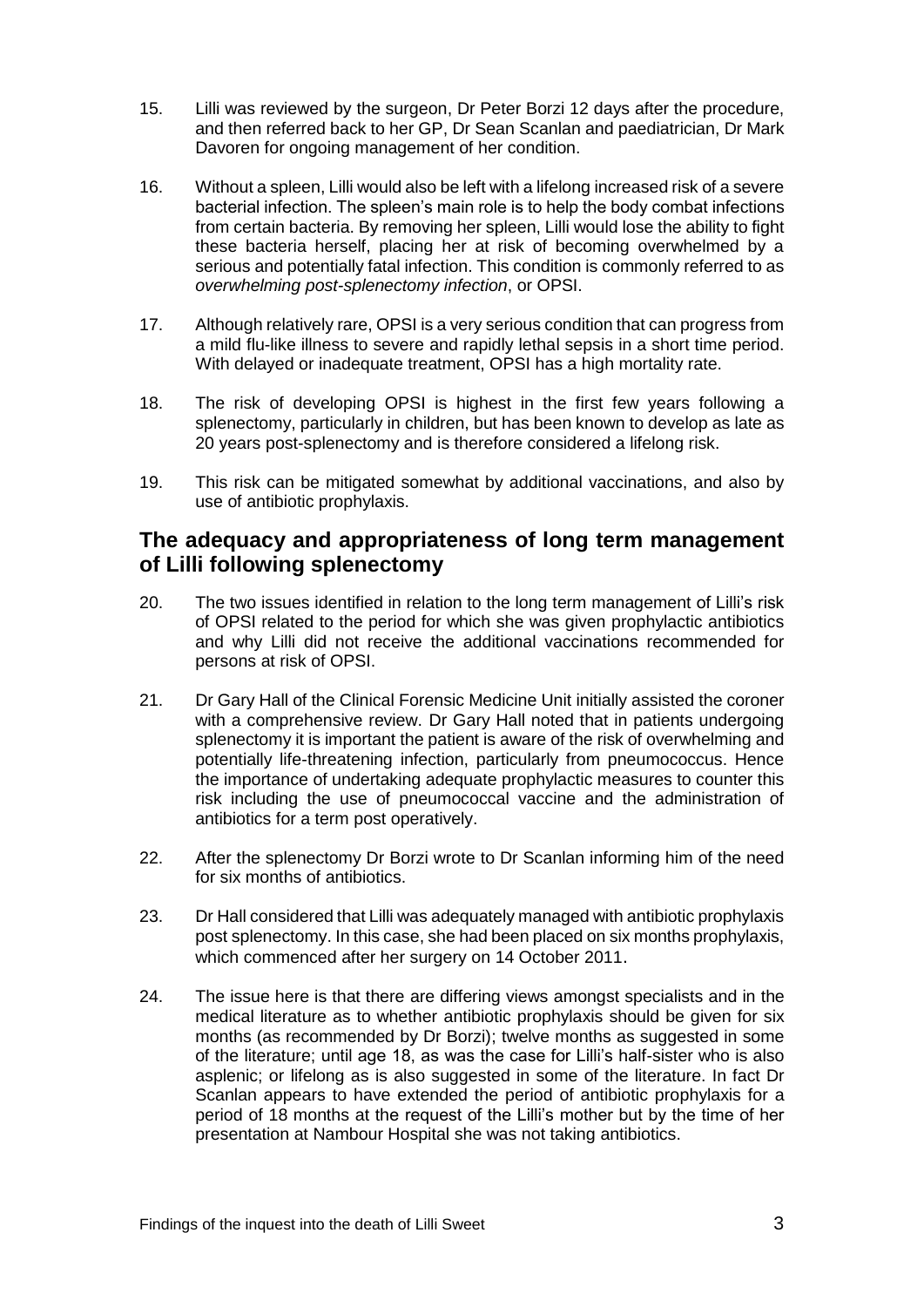- 25. Dr Withers commented that it is not clear what is the best pathway post splenectomy and there are many different possibilities and agreed with the opinion of Dr Hall. On that basis there can be no criticism of the antibiotic regime undertaken whether six months, 12 months or longer. In hindsight, it is possible that, as Dr Withers said in evidence, if Lilli had been on antibiotic prophylaxis at the time she had presented to Nambour Hospital the outcome may have been different.
- 26. In relation to the issue of vaccinations, Dr Hall reviewed the medical records and in particular the vaccination schedule and stated that Lilli was vaccinated in accordance with the standard schedule for children of her age cohort but not beyond this on the basis that she was an 'at risk' patient.
- 27. Dr Hall agreed with the contention, as noted in the RCH review, that Lilli was not adequately immunised for a child who had undergone splenectomy, however, this needs to be balanced against the 25% chance that adequate immunisation may not have conferred immunity against the serotype, which caused her meningitis.
- 28. As is now known, the subtype of pneumococcus isolated in a blood culture taken from Lilli was subtype 23B, which Pneumovax 23, the vaccination then available, would not cover. That is quite distinct to the giving of antibiotics and it was clear that subtype 23B pneumococcus can be effectively treated by antibiotics if they are given early.
- 29. Nevertheless, this issue of the failure to vaccinate was one which was aired during the investigation and inquest and it was important to consider the issue taking into account the broader public interest in highlighting the important role that vaccinations have in prevention of OPSI in asplenic children/adults.
- 30. Dr Withers commented that his review of the records gave him some concern that it was difficult to determine who the responsible person was with respect to ensuring Lilli's care post-splenectomy. He considered it should have been the responsibility of one of the medical practitioners involved in her care to have been diligent in notifying the family of all of the risks. Dr Withers stated that on the basis of the records it is unknown whether her parents were aware of the very real risk of sepsis; the ability for the use of long term antibiotic prophylaxis in preventing sepsis or the requirement for ongoing immunisation to prevent infection within organisms that could lead to overwhelming infection. He considered that the paediatrician responsible for referring Lilli, namely Dr Davoren, should have taken that responsibility.
- 31. Dr Hall reviewed the medical records from both her GPs and Dr Borzi and Dr Davoren. Prior to the splenectomy, Dr Borzi had written to Dr Davoren recommending that Lilli's vaccinations were up to date and including haemophilus and meningococcus (there was no mention of pneumococcus – an oversight admitted by Dr Borzi). Nevertheless Dr Hall considered that despite the correspondence being somewhat ambiguous he would have thought that both Dr Borzi and Dr Davoren would have understood that Lilli needed to have adequate immunisation and this would include pneumococcus. Drs Borzi and Davoren confirmed this.
- 32. Dr Hall was not so sure that a GP would necessarily be aware of or have that knowledge and suggested that any correspondence from specialists would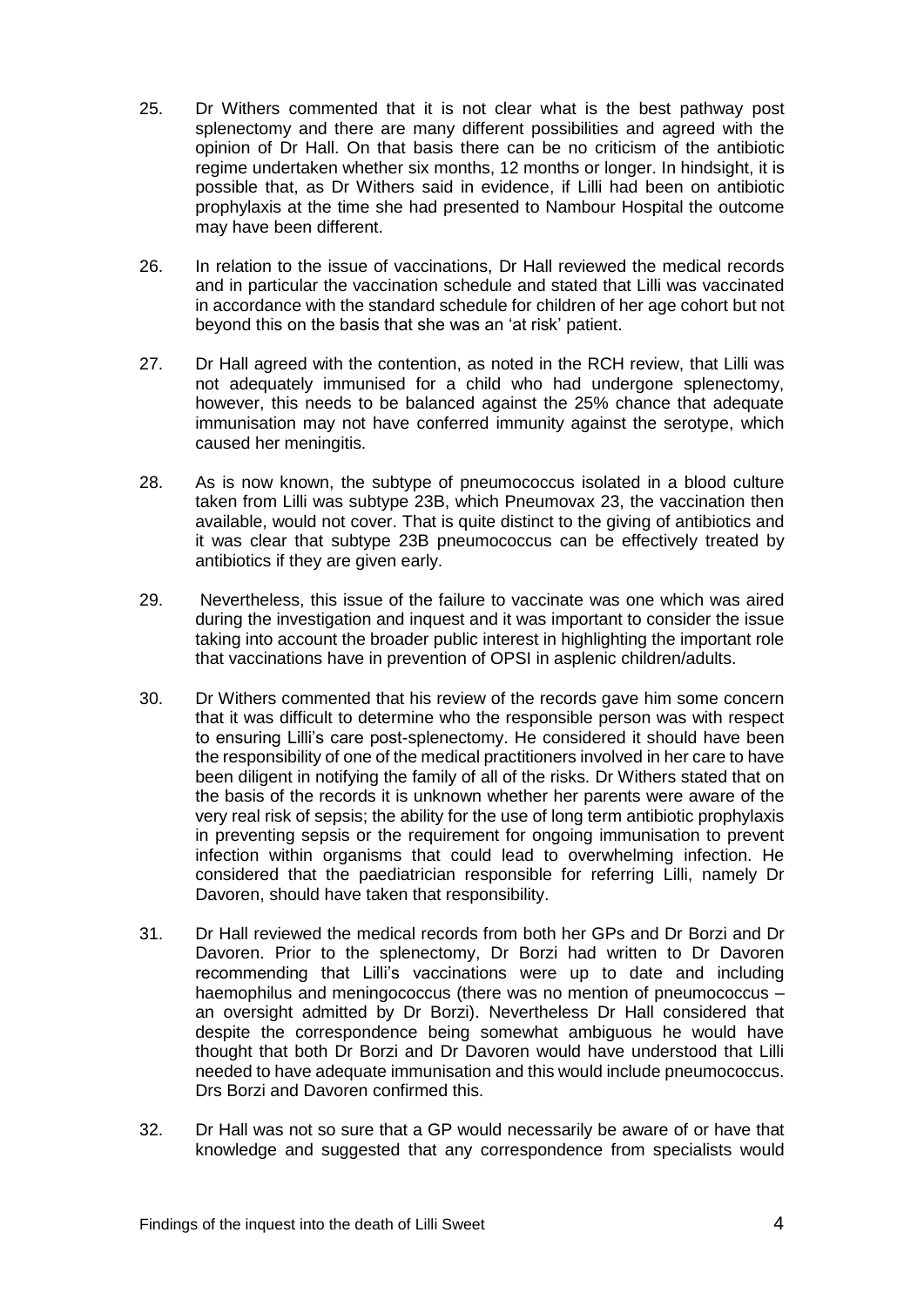need to be unambiguous and simply stating that her vaccinations needed to be 'up to date' was insufficient.

- 33. Dr Borzi does not recall any specific conversation with Mrs Sweet about the need for extra vaccinations but described his usual practice of going through a post-splenectomy checklist that included reference to vaccinations. I am less concerned here with the actions of Dr Borzi as it is the view of Dr Withers that the referring paediatrician should take the lead role here.
- 34. Dr Davoren believes he had a discussion with Mrs Sweet about the need for additional vaccinations as it was his usual practice and his notes include the reference 'immunisations up to date' indicating this was checked in his consultations. In doing so he said he was referring to not only the standard vaccinations but the extended pneumococcal vaccinations.
- 35. Mrs Sweet states she was never told about Lilli needing additional vaccinations by either Dr Borzi or Dr Davoren but concedes there was some reference in her discussions with Dr Davoren about needing to check all immunisations were up to date. After the splenectomy Lilli was not seen by Dr Davoren again as Mrs Sweet did not consider it necessary. She also did not follow up a recommendation and referral to Dr Davoren given to her in July 2013 by Dr Scanlan. As Dr Withers stated, it would be difficult to assign responsibility or be critical of Dr Davoren in not following up the vaccination issues post splenectomy. That would not be the case during the consultations presplenectomy.
- 36. The evidence of each of the medical witnesses and of Mrs Sweet understandably is compromised by the fallibility of memory of events that occurred four years previously in mid-2011. Those events occurred in the context of relatively uncontentious albeit important decisions to be made by Mrs Sweet, but well before the tragic events of August 2013, about which memory would be heightened.
- 37. Doing the best I can with the evidence, I accept there were efforts made by the specialists Dr Borzi and Dr Davoren to address the need for Lilli to have additional vaccinations, but these efforts were subjectively inadequate because Mrs Sweet must not have understood the importance of the need for additional immunisations over and above the usual immunisations. Mrs Sweet had ensured Lilli's usual vaccinations were up to date. She ensured Lilli saw her GP and appropriate specialists when required. She took advice concerning much more invasive blood transfusions than a simple vaccination jab and she consented to a splenectomy, a relatively simple yet not totally risk free procedure. Mrs Sweet also understood that Lilli would be more prone to infection. Given all that information, I am absolutely convinced that if Mrs Sweet was aware of the need for a broader vaccination cover she would have made sure this happened.
- 38. It is noted that the specialists and Dr Scanlan have changed their practices since Lilli's death. Dr Davoren now has access to the immunisation register and would check this where there was any doubt about whether a child had received any additional vaccinations. He also agreed that in future he would make more specific notes about the vaccination status of children who required additional vaccinations, rather than simply recording 'immunisations were up-to-date'.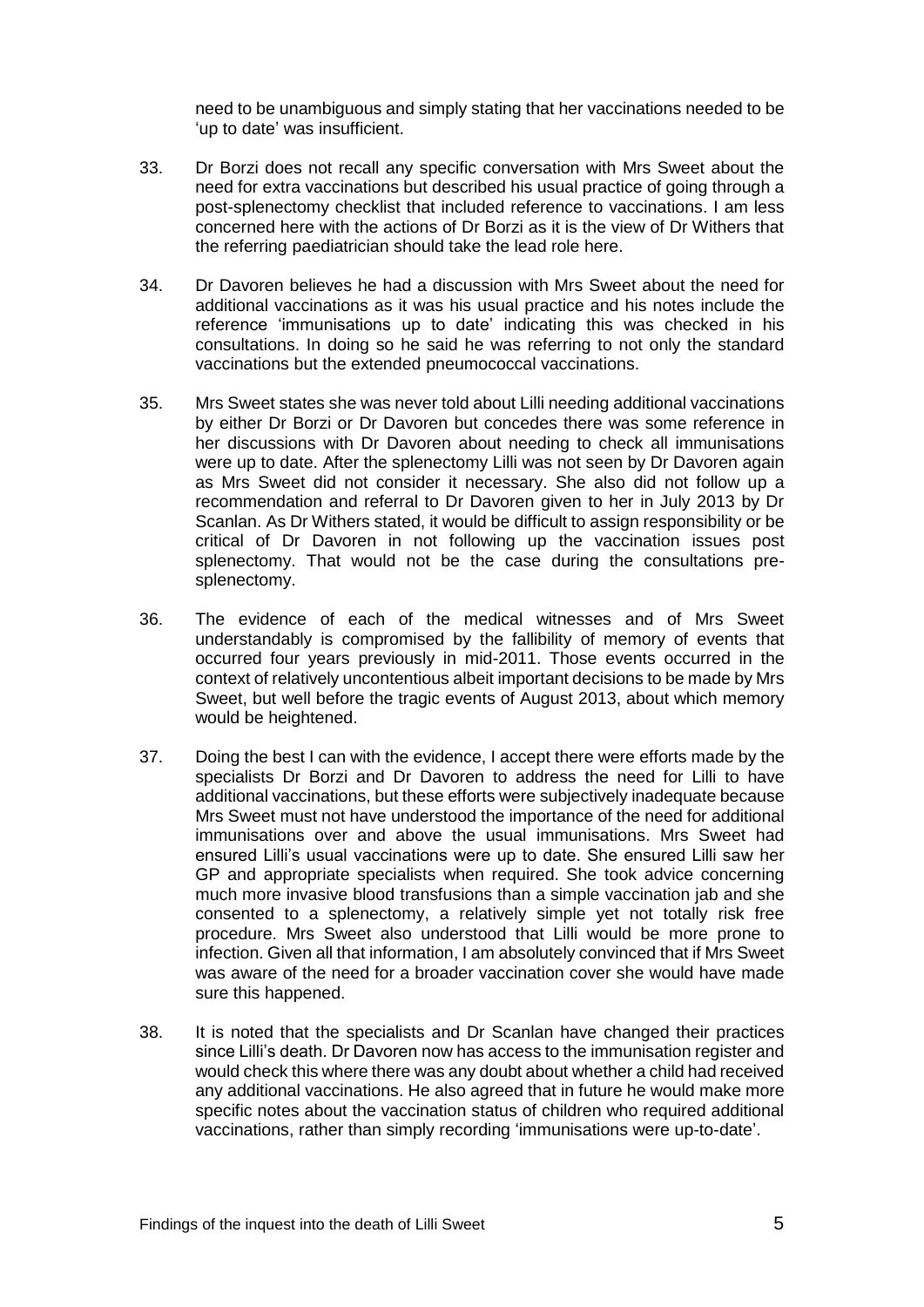- 39. Dr Borzi has also changed his referral letter practice and is also preparing an information sheet to give to parents and children undergoing a splenectomy.
- 40. Dr Scanlan stated he would ask more questions about vaccinations when seeing children who had undergone a splenectomy.
- 41. As well Queensland has now joined with Spleen Australia in contributing to the establishment of a register of asplenic patients to raise awareness amongst patients, families and medical practitioners about how to reduce the risk of infections plus recommended vaccines. So far only Victoria, Tasmania and Queensland have agreed to contribute to the register. Victorian and Tasmanian doctors can register their patient's online whilst Queensland patients need to register themselves or provide their medical practitioner with consent to do so.
- 42. These are all good improvements but simple measures such as ensuring patients, and parents of patients where they are minors, are provided with written advice about what is needed, for instance in this case, vaccinations, would have most likely resulted in the vaccinations being up to date. In this case letters passed between doctors but the information does not appear to have been passed to the patient or her family and this could so simply have been done.

# <span id="page-8-0"></span>**The adequacy and appropriateness of health services provided to Lilli at the Nambour Hospital following her presentation to the emergency department on 25 August 2013**

- 43. The issue that was of most significant concern as identified by Dr Hall and later Dr Withers, was the delay in ordering blood tests and in administering antibiotics to Lilli, particularly after the white cell count was recorded at 46.5.
- 44. Dr Hall stated it is clear in asplenic patients, in the face of a fever, the administration of a broad spectrum antibiotic such as vancomycin and a second agent such as ceftriaxone should be commenced without delay. Blood cultures should be taken at the time. In the presence of splenectomy a fever must be interpreted as a sign of possible pneumococcal sepsis until proven otherwise.
- 45. Dr Hall considered there were a number of concerns regarding Lilli's management at Nambour Hospital, not least of which, was a delay in administering antibiotics. Dr Hall considered that there was a reasonable window of opportunity on admission given her GP had highlighted in his referral letter that she was asplenic; had not been completely vaccinated that he was aware and was presenting with symptoms that could suggest meningitis.
- 46. Dr Hall noted Lilli had been in the ED for four hours after it was clear she was not going to respond to oral fluids. There was a presumptive diagnosis of viral gastroenteritis. She was not reviewed by the paediatric registrar. She was placed on clear fluids and there appeared to be no urgency in commencing IV fluids or to do blood tests. Dr Hall considered she needed to be reviewed in the ED by the paediatric registrar within a reasonable timeframe. He considered the significance of her asplenia in the presence of infection did not appear to have been appreciated.
- 47. Dr Hall noted that after admission to the ward the history of asplenia was noted and the symptoms of meningitis were reconsidered, however a link between the two did not appear to have been given any significance and there was no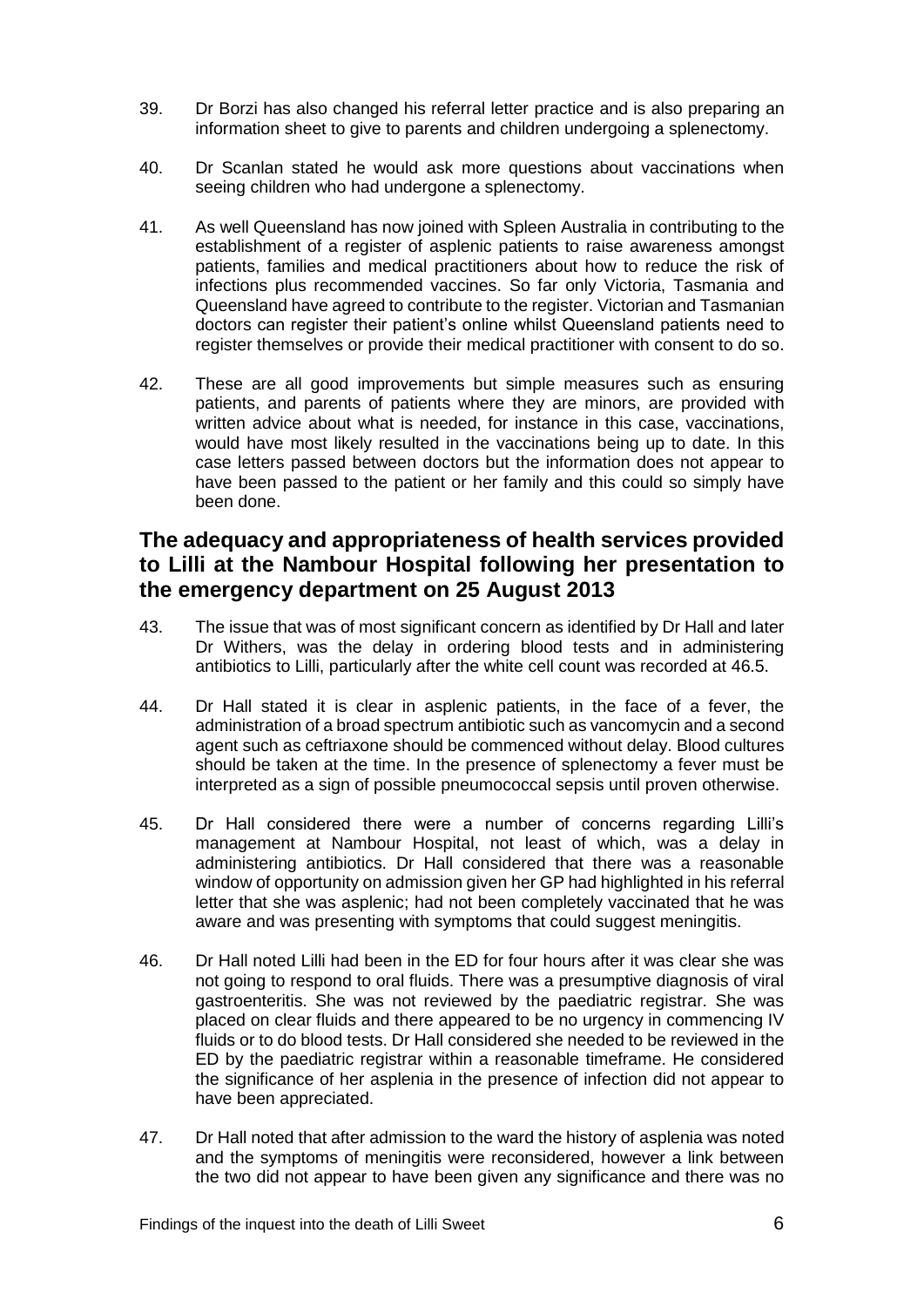evidence of the doctor reviewing Lilli having a heightened awareness of the significance of this combination. Blood tests were taken but the results were not acted upon. There was clearly a window of opportunity to give antibiotics as soon as the elevated white cell count was discovered. Dr Hall opined there is no certainty that the outcome would have been different had antibiotics been given four to six hours earlier than they were, but the likelihood of survival was greater. Dr Hall stated that the commencement of antibiotics were unnecessarily delayed.

#### <span id="page-9-0"></span>**Presentation to GP**

- 48. On Sunday 25 August 2013, one year and ten months after her splenectomy, Lilli's mother took Lilli to a GP, Dr Piotr Swierkowski (not the family's regular GP), advising that Lilli had been suffering from nausea, vomiting, headaches and neck pain. Interestingly, Dr Swierkowski worked part-time as a GP with his main position being the Executive Director of Medical Services at the Sunshine Coast Hospital and Health Service (SSCHHS).
- 49. Dr Swierkowski understood that Lilli was asplenic and therefore was potentially at a higher risk of contracting bacterial infections. He had the patient remain at the practice for a trial of oral rehydration to see if this would alleviate the headache. After twenty-five minutes this had not occurred and he was also unable to establish from Mrs Sweet whether Lilli had any additional immunisations that are offered after a splenectomy.
- 50. Dr Swierkowski referred Lilli to the Nambour Hospital Emergency Department for further assessment and treatment. Dr Swierkowski provided a letter which Dr Withers considered indicated all of the key information including that basic bloods should be taken and perhaps consultation with the paediatric team.
- 51. Dr Swierkowski says he referred Lilli to the hospital so that blood tests could be obtained fairly quickly even though this was on a Sunday, to rule in or out if there was an elevated white cell count. Although Dr Swierkowski thought that the symptoms were common manifestations of a viral illness, Dr Swierkowski expected further investigations to take place, including blood tests. Dr Swierkowski's review, referral decision and letter of referral were comprehensive and should have alerted the hospital that further investigation needed to be undertaken.

# <span id="page-9-1"></span>**Hospital admission**

- 52. Apart from the triage nurse it seems RN Christopher Watson saw Lilli first in the ED. RN Watson was given the history of asplenia. He says he spoke to Dr John Richards and received an order for EMLA cream (numbing cream used in the event an IV cannula was needed) and put this on the insides of Lilli's elbows. He stated he was concerned when he learnt that Dr Richards was going to discharge her but was later reassured when he learnt she was to be admitted.
- 53. Lilli was first seen by Dr John Richards, a senior emergency registrar at 13:30. It was identified to him that Lilli had a history of hereditary spherocytosis and a splenectomy.
- 54. During her stay in the ED, Lilli was treated for dehydration and given pain relief medication for her headaches, on the basis that she most likely had a viral infection and a form of viral gastroenteritis.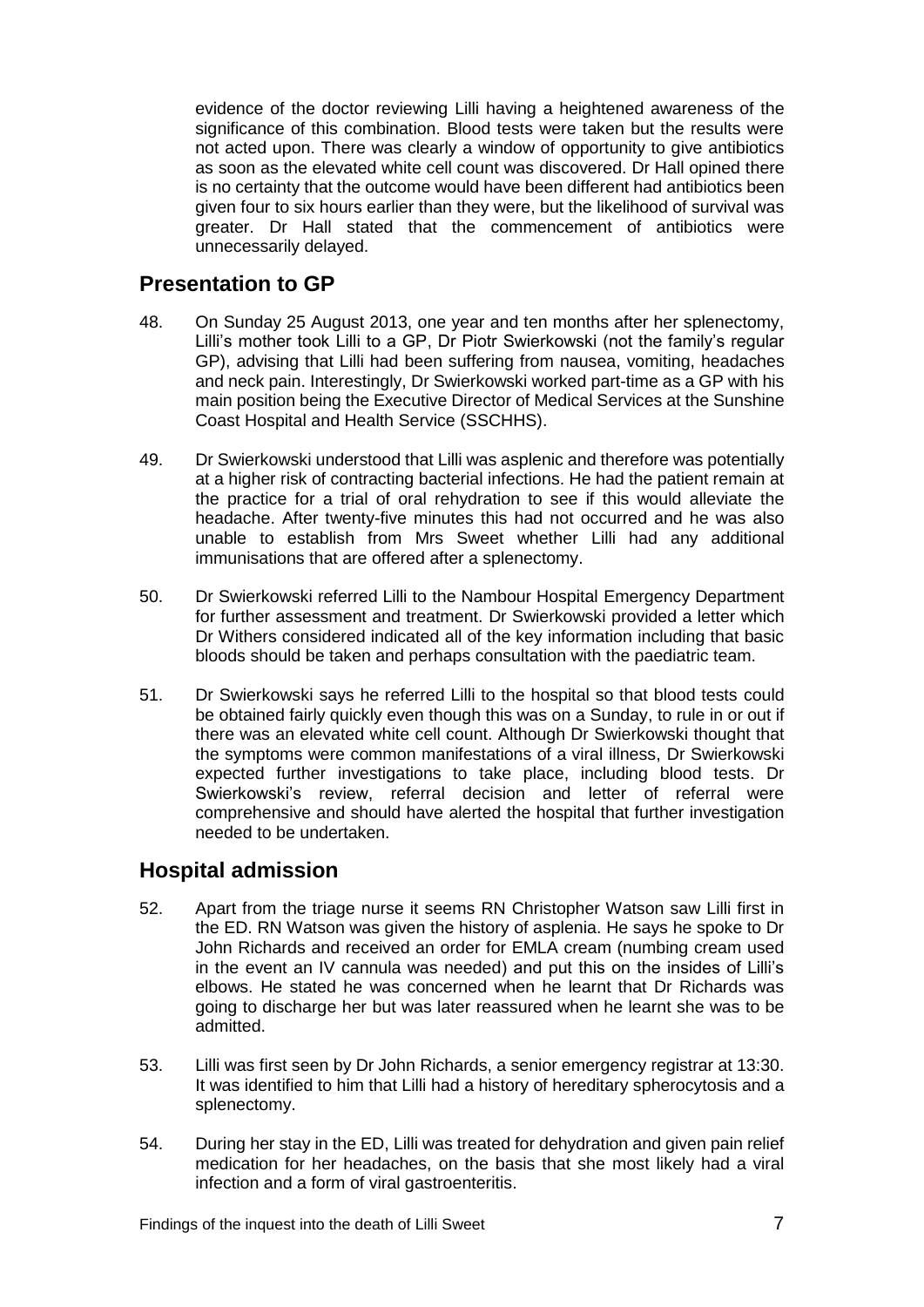- 55. A decision was made by Dr Richards not to take bloods in the ED. With the benefit of hindsight Dr Richards agrees bloods should have been taken but he was of the view that clinically she had a viral illness. Dr Richards also gave evidence that he also took into account that Lilli did not look unwell and he needed to balance the benefits of taking blood against the risks including that of pain to the child and risk of infection at the cannula site.
- 56. To be fair to Dr Richards, Lilli was not displaying the classic symptoms of a bacterial infection. Her temperature was only slightly raised at 37.6 degrees, there was no rash, fever or capillary return. He also did not see other classic signs of meningitis. Vital sign observations of blood pressure, pulse, respiratory rate and oxygen saturations were within normal parameters. Her CEWT (Child Early Warning Tool) scores were low at 1 or 2 and not suggesting more emergent intervention. Hence a provisional diagnosis of a viral gastroenteritis was certainly open and trialling on oral fluids therefore appropriate. At the same time, as Dr Sullivan said in her evidence, there was only one episode of diarrhoea, which to her would not indicate viral gastroenteritis.
- 57. A differential diagnosis that Lilli was in fact suffering from a bacterial infection does not appear to have been considered by Dr Richards. It would seem that after the oral hydration trial failed and she vomited again, that was when the decision to admit Lilli to the ward was made. Dr Richards still did not consider it necessary at that time to order bloods and this is despite the red flag raised by the GP referral letter that bloods should be taken. This was a missed opportunity, which could have made a significant difference to the outcome.
- 58. Dr Richard's evidence was that he was always going to admit Lilli and for that reason ordered EMLA cream on the basis there may be a later need for insertion of cannulas. This contention seems to be contrary to the evidence of RN Watson but more particularly the evidence of Dr Ashleigh Sullivan. Although I had an impression of some hindsight bias in respect to some of the evidence of RN Watson, that was certainly not my impression of Dr Sullivan who was an impressive witness. Her recollection of a conversation she had with Dr Richards when he called to request the admission to the paediatric ward, was that he had planned to discharge Lilli but she had another vomit and he wanted to admit her for a period of observation. Dr Sullivan also recalls a discussion about the need to do blood tests and Dr Richards said Lilli looked too well to require blood tests and suggested Dr Sullivan make that decision after being assessed by her. Dr Sullivan was not told about the contents of the GP letter. Dr Richards was not able to recall specifically those aspects of the conversation other than that he had one with Dr Sullivan. Ultimately I accept the version of events as detailed by Dr Sullivan. Dr Sullivan also said that she had no impression from Dr Richards that she was to assess whether bloods were taken. She reasonably thought that if Dr Richards had thought it necessary he would have taken them.
- 59. Whatever may have been the case, Lilli was in fact admitted to the paediatric ward at 17:30 but was not seen by another doctor until 21:15 hours, 5.5 hours after a decision had been made for her to be admitted. An Interim Management Plan was prepared by Dr Richards noting routine observations and fluids to be applied. There was no reference to taking bloods.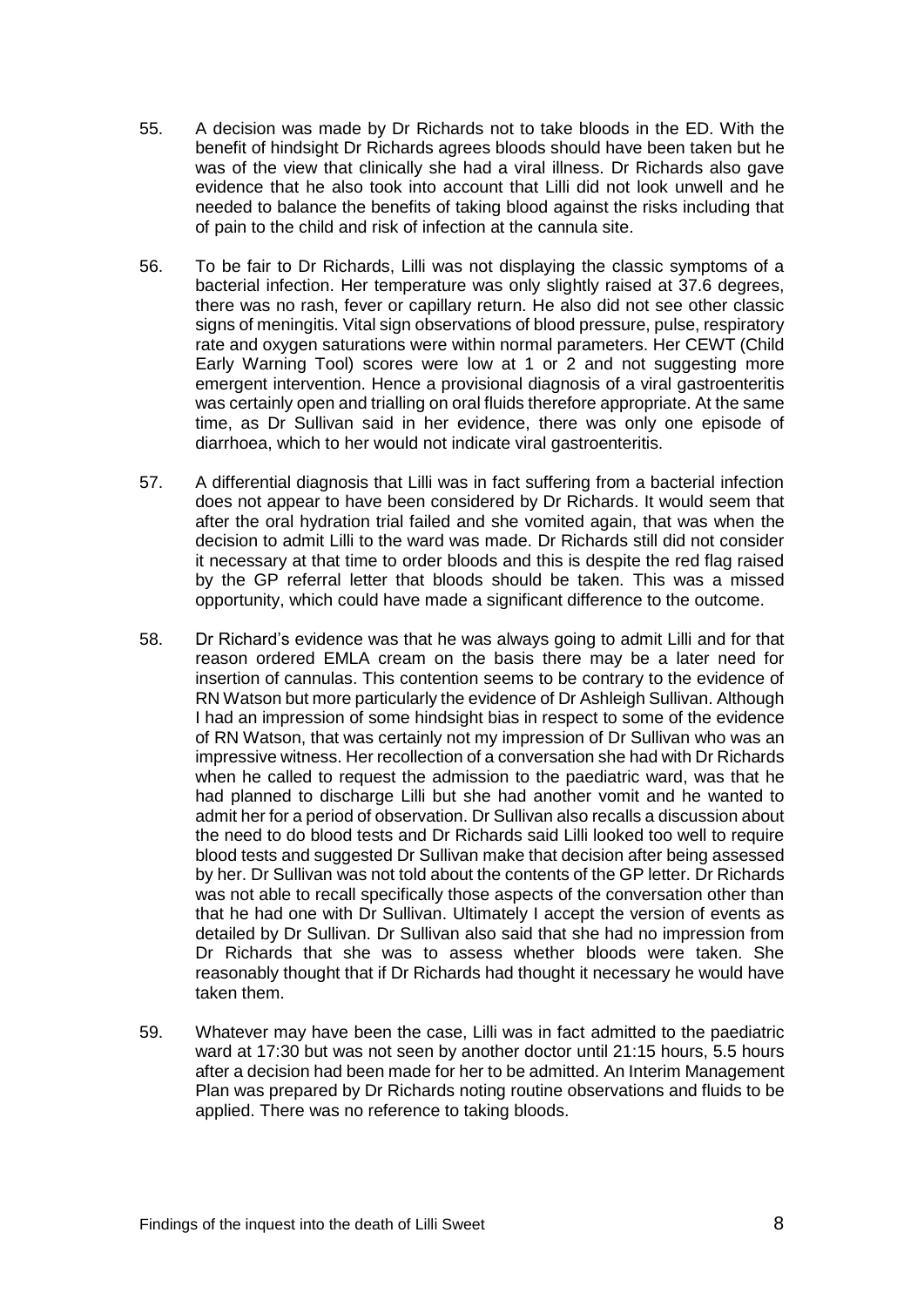- 60. Dr Richards was asked the extent to which the National Emergency Access Target (NEAT) contributed. His answer was somewhat equivocal but the impression was that there was pressure to push patients through the ED.
- 61. NEAT is based on the target that 90% of patients will leave an Emergency Department within four hours and be either discharged, admitted to a ward or transferred to another hospital. Dr Withers stated that pushing patients quickly through EDs without adequately thinking through what is transpiring often means that the ED physicians who are involved in the care simply do not have the opportunity to see the epilation of an illness. Dr Withers stated that looking at a child in snap shot can be absolute folly when looking at a child who is clinically deteriorating.
- 62. The SSCHHS identified in a response to Dr Hall's report that the state-wide treatment to meet NEAT targets, with the emphasis to move patients out of the emergency to inpatient areas, leaves patient outcomes vulnerable to risk if those inpatient areas do not have sufficiently safe resource levels and systems in place to ensure new patients are reviewed in a timely manner. The relatively recent emphasis in place on accelerating patient journeys puts the hospital on a relatively early phase in its learning curve and this is a state-wide issue for all public hospitals that are required to meet the NEAT targets.
- 63. This brought into focus the reasons why Dr Ashleigh Sullivan did not actually review Lilli during her shift that day, which commenced at 08:00 and finished at 20:30. As the paediatric registrar she was responsible for a number of duties and received referrals and requests for advice from the Nambour ED, other District hospitals, postnatal wards, birth suite, special care nursery and the paediatric ward. She described in detail her day and it is evident she had a very busy shift and simply did not have the time resources available to get to see Lilli. To come to the ward it had to be agreed that Lilli was clinically stable. Dr Sullivan was a relatively junior doctor and would have relied on the advice of Dr Richards who was very much more senior and experienced. Given her other priority cases that kept coming that afternoon it is accepted that Dr Sullivan may have felt some reassurance from the advice of Dr Richards. She was the only person performing multiple paediatric duties that afternoon and as a result of the workload and staff resources available Lilli was not reviewed in a timely manner.
- 64. This time in the hours after admission was also a missed opportunity to review the case and consider ordering bloods, largely due to two factors. Firstly, there was a systemic issue surrounding the staffing resources in the paediatric ward that day. Secondly, there was information that was missing in that Dr Sullivan was not informed of the GP referral letter by Dr Richards. Dr Sullivan told the court that if she had known about the contents of the letter she would have immediately taken bloods. That of course could be said to be with the benefit of hindsight but for the fact that both Dr Hall and Dr Withers also consider that objectively on its own, the referral letter to the GP was a sufficient red flag to warrant action being taken.
- 65. Dr Sullivan also discussed Lilli with the paediatric senior registrar Dr Diana Ting. Dr Ting gave her advice that she should have a 'low threshold' to perform intravenous cannulation and bloods even where there was a well looking child with stable observations.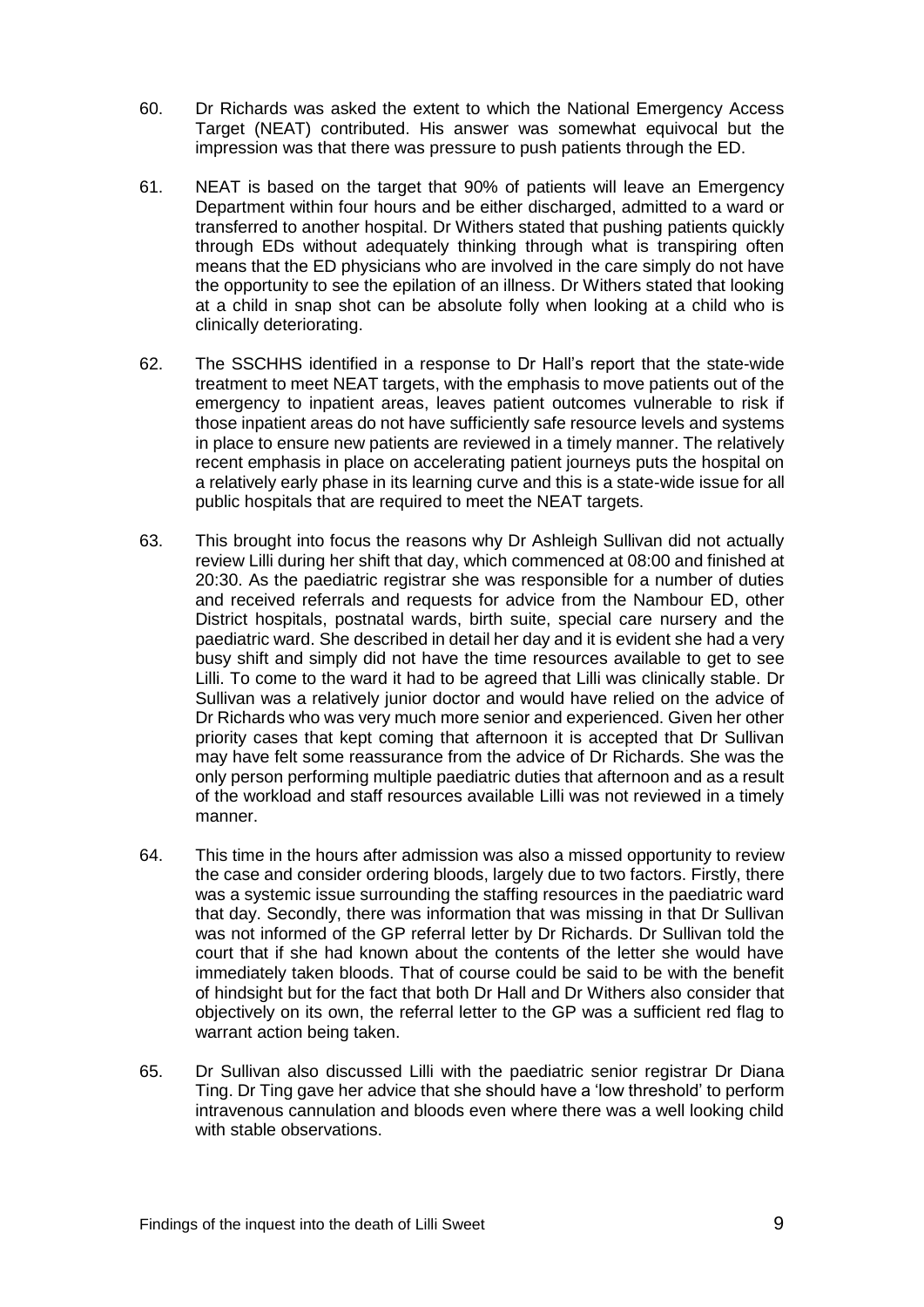- 66. Dr Sullivan would have received some further reassurance from the fact that RN Taylor had seen Lilli and recorded normal observations with no further vomiting and she was drinking oral fluids. As her shift was about to end she made a decision that Lilli would be reviewed by Dr Hermina Narvaez as soon as she commenced her shift. Dr Sullivan states in her statement that she advised Dr Narvaez at handover what Dr Richards had told her and about Dr Ting's advice about the low threshold to obtain IV access and take bloods.
- 67. Dr Sullivan told the Court that she has considered the outcome in this case every day. She believes she would now be more confident in formulating in her mind what should be done and getting things done. She also said she would now request a consultant to come in if a patient had been waiting for two hours.
- 68. Dr Hermina Narvaez, Paediatric House Officer saw Lilli after handover at about 20:45. Dr Narvaez was unable to give evidence at the inquest and unavoidably but regretfully I excused her. As a result there was a lost opportunity to obtain more information from her and to gain insight into what she was thinking during this shift and an explanation for her actions. We did have a statement from her taken close to the tragic events, as well as her notes in the medical record. Dr Narvaez noted there were normal observations and Lilli was afebrile. She thought Lilli did not look clinically unwell or septic and agreed with the diagnosis of viral gastroenteritis. She did however place a cannula and obtained a sample for a Full Blood Count.
- 69. Dr Narvaez received advice at midnight that the white cell blood count was 46.5. She recognised this was elevated and her statement says this surprised her as she thought Lilli did not look clinically unwell. What is surprising is that Dr Narvaez did not go back and review Lilli until four hours later at 04:00. It is evident there were other symptoms during the night, which should have also led to an earlier review. Analgesia was given during the evening and into the early morning with little relief to the reported headache and neck pain, which was progressively more severe. At the review at 04:00 she noted abdominal pain. Dr Narvaez prescribed low dose morphine. Dr Withers stated that this in itself should have raised a major alarm that headache pain was so severe that intravenous opiate medication was required. The later Root Cause Analysis came to a similar conclusion.
- 70. Dr Withers stated that Dr Narvaez failed to appreciate the significance of the history and associated problems this brought. Dr Withers opined it was difficult to imagine what thought processes were going through Dr Narvaez's mind, given the constellation of problems including severe headache, nausea, and white cell count of 46,000. Dr Hall and Dr Withers both stated that this very high white cell count was a clear indicator of bacterial infection requiring an immediate response including commencement of IV antibiotics. For reasons unexplained the Senior Registrar on-call and/or Paediatric consultant on-call were not approached by Dr Narvaez.
- 71. Dr Narvaez says in her statement that she intended to repeat the blood count to check the results and asked Lilli's mother about previous blood results and immunisation records and waited for Mrs Sweet to go home and bring them in. It is evident Dr Narvaez still did not think there was any urgency about the situation, as it was not expressed in those terms to Mrs Sweet. By the time Dr Narvaez provided handover at about 08:00 she told the oncoming team that Lilli had an elevated white cell count of 46.5 but that she had not been able to commence Lilli on IV antibiotics or repeat her bloods as Mrs Sweet had not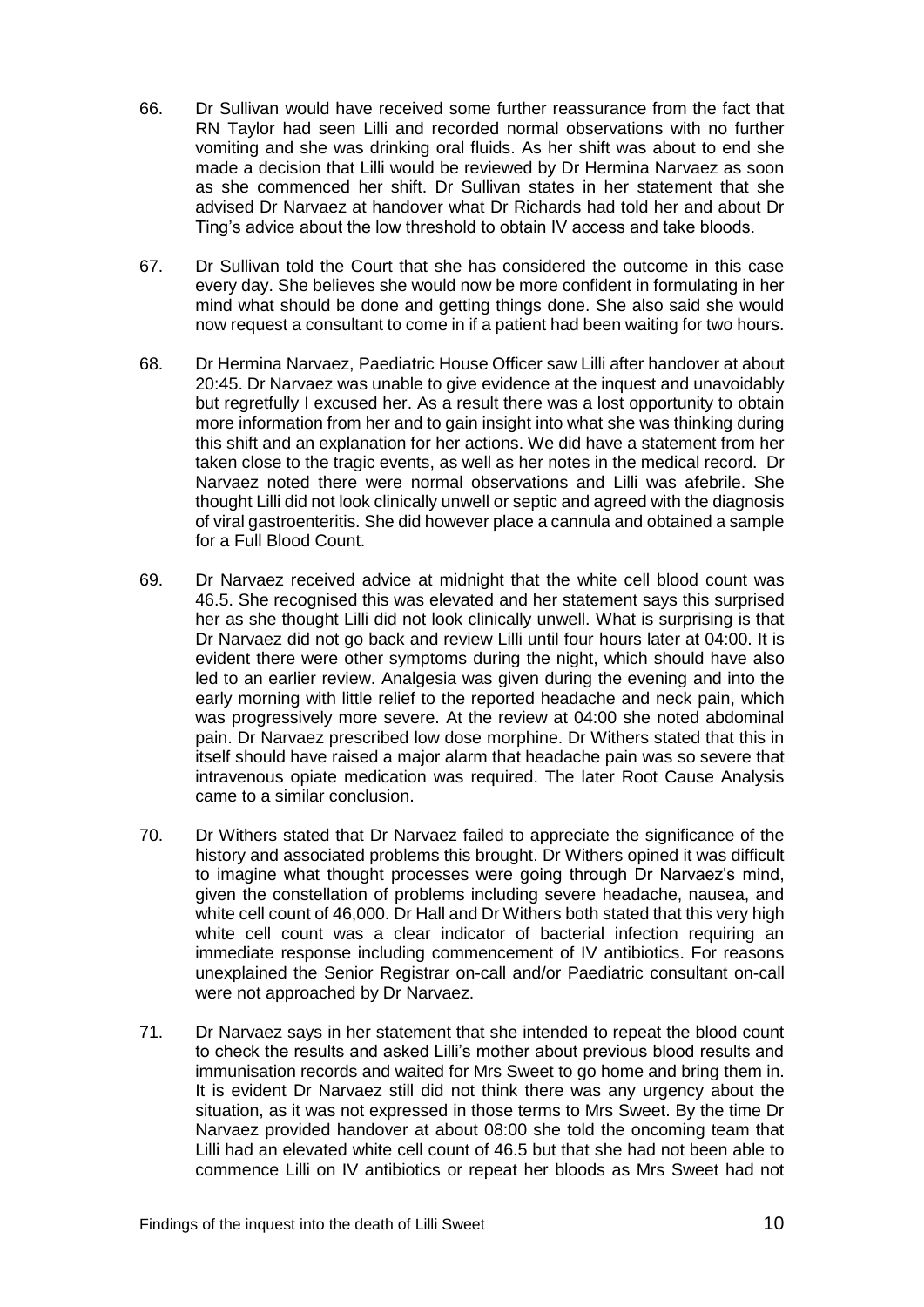returned to the hospital. After handover Mrs Sweet returned to the ward and gave her Lilli's previous blood results, which were normal. Dr Narvaez states that she then went to Dr Laxmi Camadoo, the Consultant Paediatrician on the ward that morning, and asked her if she should start Lilli on IV antibiotics as she had planned earlier. She says Dr Camadoo asked her to hold off and that Dr Camadoo said she would review Lilli shortly in ward rounds. In fact Dr Camadoo did not see her shortly at all and it was not until 10:50 that this occurred.

- 72. Dr Camadoo recalls being concerned about the very high white cell count and thinking that they may have to look to exclude an oncology diagnosis such as leukaemia. She was aware that Lilli was asplenic.
- 73. Dr Camadoo decided to focus initially on the children who could be discharged that day so that they could clear some beds to enable the admission of backlogged children. Dr Camadoo thought that Lilli needed review soon, but not immediately.
- 74. Dr Camadoo was then informed of a deterioration in Lilli by Dr Narvaez and she asked Dr Ashleigh Sullivan, to see Lilli immediately. This occurred around 09:55 hours. Dr Camadoo had confidence in Dr Sullivan who she believed was very competent by way of an explanation as to why she did not conduct the review herself.
- 75. When reviewed by Dr Sullivan it was noted Lilli was now showing signs of further deterioration including a rash, high temperature, a stiff neck and a positive Kerning's sign for meningitis. Results from blood tests taken the previous evening were then noted by Dr Sullivan, including the markedly elevated white cell count. Dr Sullivan considered that Lilli had meningitis and commenced the antibiotic ceftriaxone. She ordered additional blood testing including a full blood count and cultures. She spoke to Dr Camadoo who requested she also administer vancomycin and to contact the infectious diseases team at the RCH for advice. Again, Dr Camadoo stated she would review Lilli as soon as she could.
- 76. Dr Camadoo stated that she completed the ward rounds in order of clinical priority recalling that it was a very busy morning. It is however surprising that it took her until 10:50 hours to actually review Lilli.
- 77. It appears that, by this time, the infection had progressed such that Lilli was now suffering from severe sepsis and had been for some time.
- 78. Doctors began treating Lilli for suspected bacterial meningitis and she was placed on one-to-one nursing care. Initially there were signs of some improvement. Dr Sullivan had spoken to the RCH and as recommended administered a further dose of ceftriaxone. At this stage Lilli did appear better and was sitting up in bed.
- 79. By Monday afternoon and despite further antibiotic treatment, Lilli began to deteriorate further. At 13:00 Lilli had an episode of odd posturing and tongue protrusion suspected as being from a seizure, and staff began preparing her for transfer to the RCH.
- 80. Shortly after, Lilli became unresponsive and required emergency resuscitation. Lilli was intubated, ventilated and transferred to the RCH, however by the time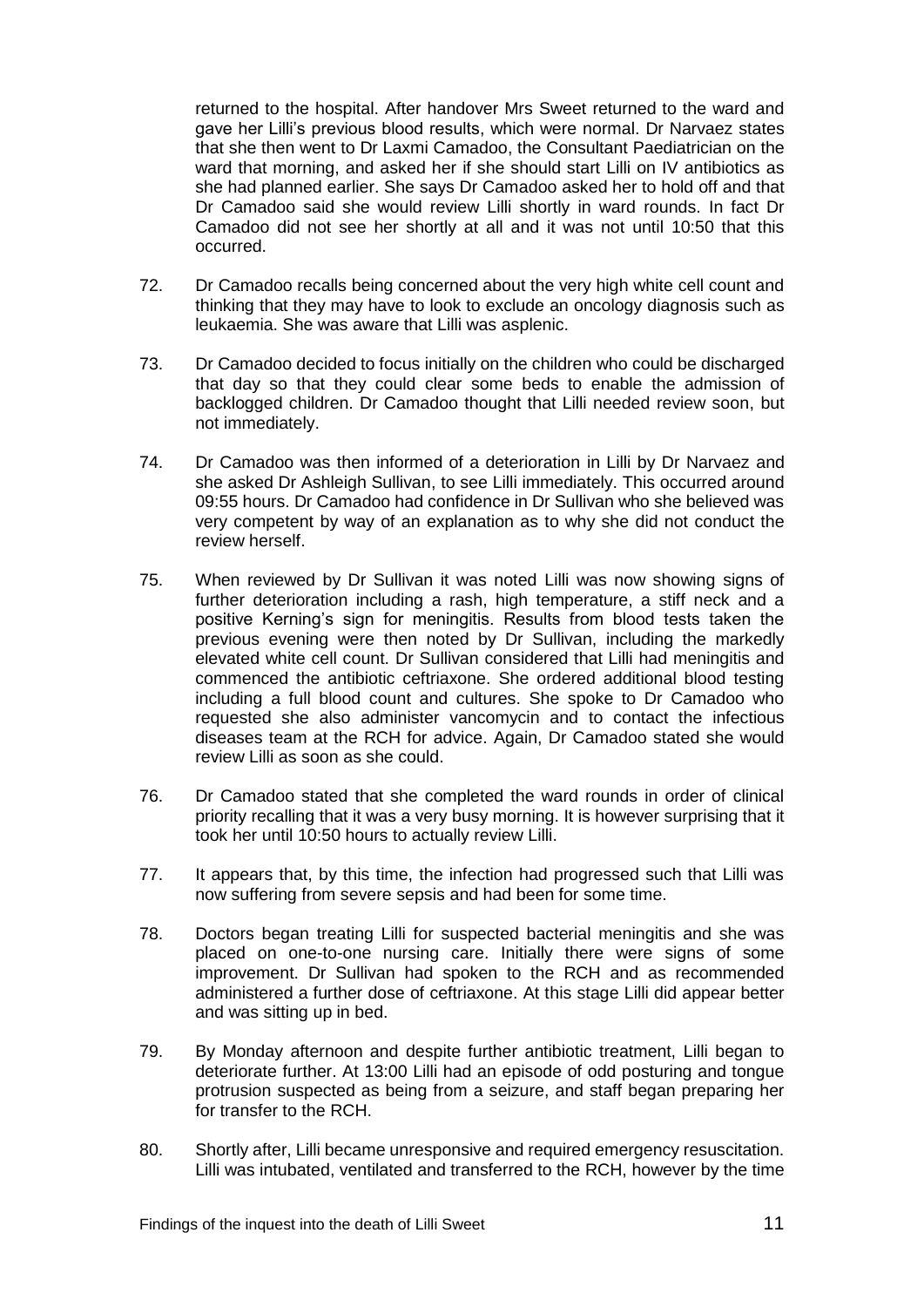of her arrival on Monday evening, she was unresponsive with fixed dilated pupils.

- 81. Tests conducted over the following day, Tuesday 27 August 2013, revealed that Lilli had suffered extensive brain injury consistent with brain death. Supportive care was withdrawn on Tuesday afternoon, and Lilli died shortly afterwards whilst being held by her mother.
- 82. Her cause of death was found to be brain stem herniation, due to or as a consequence of pneumococcal meningitis. Hereditary spheryocytosis and splenectomy were noted as significant contributory conditions.

#### <span id="page-14-0"></span>**Response by the hospital**

- 83. In the course of the investigation Nambour Hospital were given an opportunity to respond. The hospital disagreed with many of the criticisms of Dr Hall.
- 84. The hospital agrees that the immunodeficiency was not recognised or clearly articulated in the notes and agrees with the conclusion that there may have been a missed window of opportunity. However, the hospital believes there is no certainty that the outcome would have been different if antibiotics had been administered earlier.
- 85. The hospital submitted there were a number of lost opportunities to commence antibiotic treatment by the hospital and also the GP.
- 86. It acknowledges that the high white cell count should have been acted upon earlier but submits that the failure to act was significantly contributed to by a systems issue in providing inadequate resourcing of staffing and escalation processes.
- 87. It also stated that Lilli's presentation was very subtle and in the setting of a clinically well looking child who was not displaying the classic signs and symptoms of bacterial meningitis. An earlier review may not have precipitated a change in treatment or the insertion of an IVC and taking bloods.

#### <span id="page-14-1"></span>**Root Cause Analysis**

- 88. A Root Cause Analysis was conducted by the hospital. The RCA was in my view robust and noted a number of system issues that contributed to the tragic outcome. The RCA noted that appropriate investigations and definitive treatment were delayed and this directly contributed to the patient outcome. There was reference by a number of the staff about guidelines for treatment of asplenic patients. The RCA stated there was an absence of clear guidelines for patients, families and health professionals regarding prevention of severe sepsis in children post splenectomy, which contributed to gaps in prepresentation care.
- 89. It was recommended that there needs to be developed a statewide clinical guideline for the prevention of severe sepsis in children post splenectomy.
- 90. It was further suggested that the lack of a Spleen registry (such as established in Victoria) that provides recommendations and information regarding management of asplenic or hyposplenic patients to patients, families and health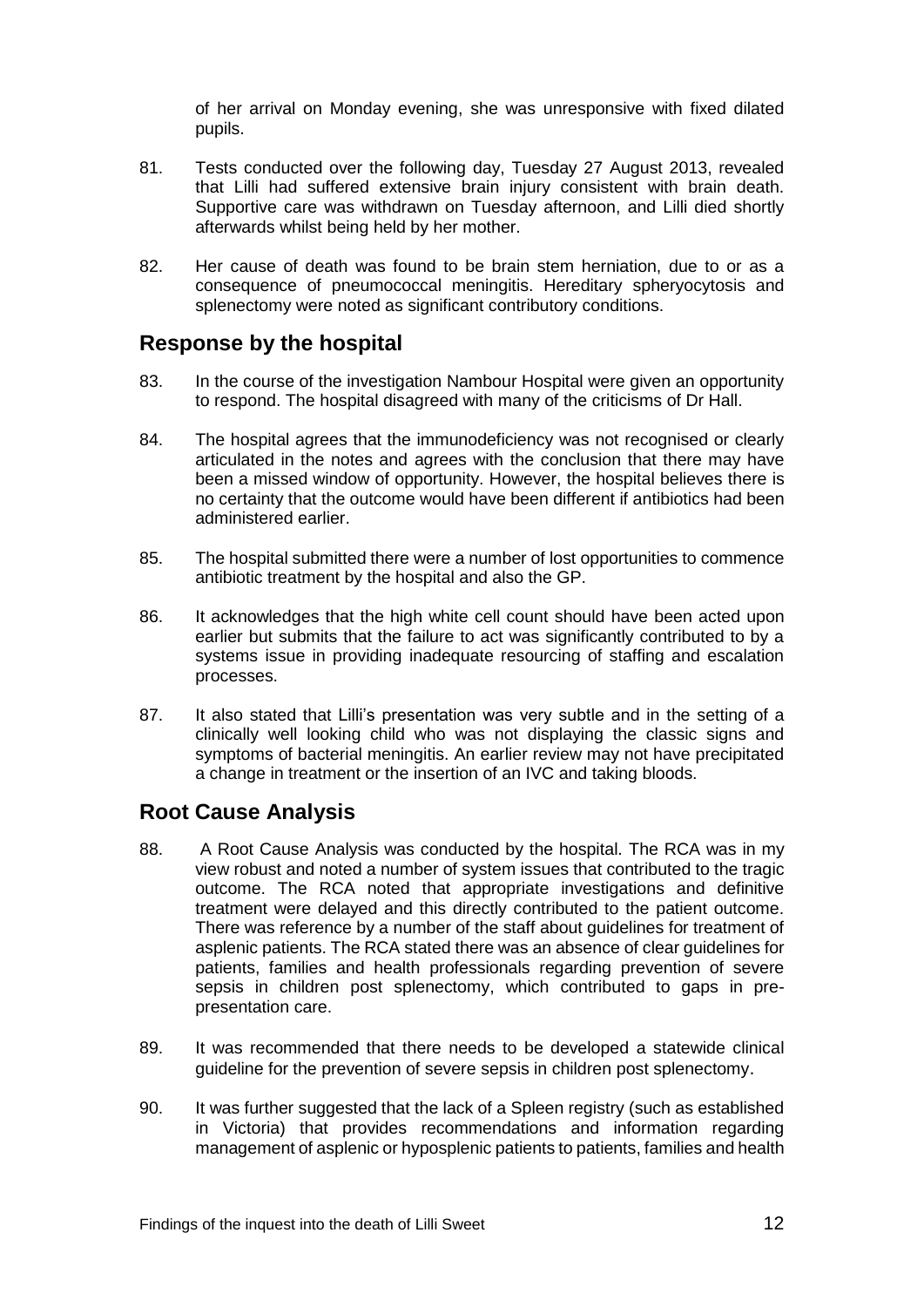professionals increased the likelihood that care of the patient was fragmented and did not meet best practice standards.

- 91. It was recommended there be a review of potential benefits of a spleen registry including review of options and feasibility. That recommendation was taken up by Queensland Health and it has joined the Spleen Australia Register. Patients and GPs are provided with information in the form of an education kit on how to reduce the risk of infections, as well as vaccine and alert cards.
- 92. The RCA found that a lack of a system alert process to flag high risk patients (such as splenectomy patients) contributed to the required investigations and treatments not being commenced. The RCA team agreed that it was unreasonable to expect emergency and junior medical staff to be aware of all best practice standards especially in rare and complex cases.
- 93. It was recommended there be a review of options and feasibility of establishing a statewide alert process for high risk patients such as immuno-comprised patients.
- 94. The RCA also found that a critical blood result was called through to a single point (junior medical officer/after hours) and when this failed to result in the appropriate action/treatment there was no backup or alternative review of the result and this contributed to the patient outcome.
- 95. The recommendation was for SSCHHS to establish clear processes, procedures and systems-in line for tracking diagnostic results ensuring they had been received and reviewed and any action required is dealt with by the most appropriate position.
- 96. The RCA also found that the lack of formal guidelines for prescribing narcotics to children meant that morphine was prescribed for headache and neck pain without a provisional diagnosis for the cause of pain. This should have been a trigger to discuss with a senior medical officer.
- 97. It was recommended the SSCHHS sponsor a local review regarding the development of a framework for safe narcotic prescribing in children. On completion, the recommendations from the review were to be forwarded to the patient safety unit for consideration of statewide implications.
- 98. The RCA noted there were a number of lessons learnt. In this case the workload of the medical registrar resulted in the patient not being reviewed in the recommended time frame, and the lack of a formal escalation process meant that this issue was not escalated.
- 99. The lack of formal requirements for clinical handover for a junior/senior liaison increased the likelihood that the case was not discussed and the complex nature of the patient's history was not taken into account in the management of the patient.
- 100. A consultant paediatrician was not notified of the admission and the management plan for this high risk patient until the morning after admission. Therefore the patient was not reviewed by a senior paediatric medical officer until approximately 23 hours post presentation to the facility, when the patient deteriorated.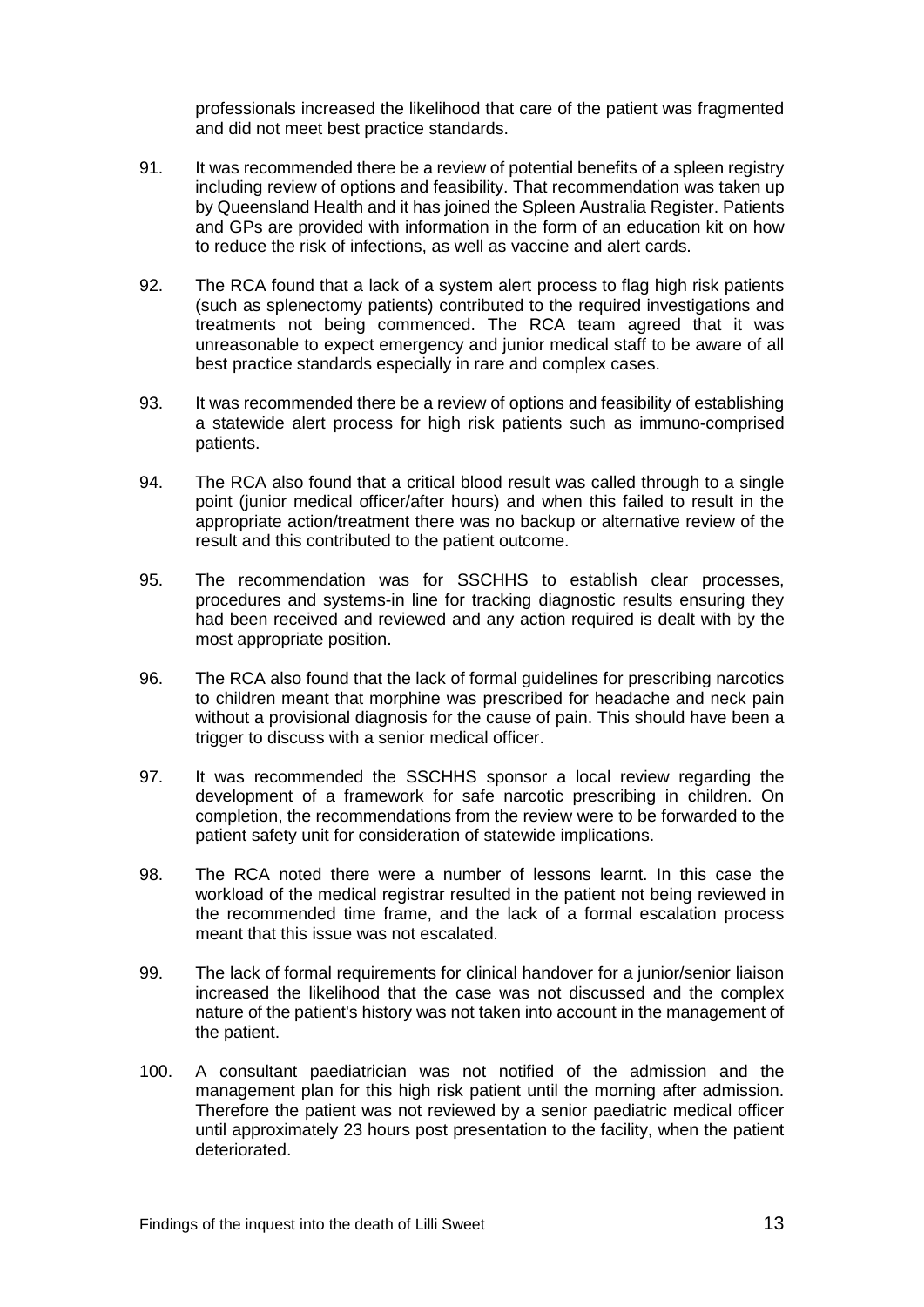- 101. It was recognised that the speciality with the most familiarity with critical illness, the Intensive care Unit, was currently not taking a role in paediatric code blue emergencies, which may have contributed to delayed recognition and emergency treatment of raised intracranial pressure.
- 102. It was recognised that planning needs to take into account future capacity and capability to care for critically ill children.
- 103. Currently there is a lack of ongoing communication between the two medical facilities regarding the patient's condition, which may have contributed to delayed recognition and emergency treatment of raised intracranial pressure.

#### <span id="page-16-0"></span>**Actions taken since Lilli's death**

- 104. After Lilli's death, the SSCHHS and the Queensland Department of Health implemented a number of recommendations for addressing gaps identified by that review.
- 105. The RCA identified that a critical diagnostic result was called to a single medical officer and this did not result in the appropriate action being taken. There was no backup or alternative review of the diagnostic results and this was a contributing cause to the outcome. The SSCHHS undertook a review and has now established clear processes, procedures and systems for tracking diagnostic results to ensure they are received, reviewed and actioned as required. Importantly, junior medical officers are now required to call through all abnormal results to senior medical officers.
- 106. The RCA investigation identified the paediatric service had a lack of formal guidelines for prescribing narcotics to children. A new procedure was developed. Prior to prescribing oral and parenteral opioids for moderate to severe pain, the medical officer is required to discuss the child and the clinical setting with a senior paediatric registrar or consultant.
- 107. The RCA investigation identified that Lilli was not reviewed within the four hour time period required for a paediatric patient when transferred on an Interim Management Plan (IMP). The SSCHHS did not have an escalation process to redress this. Two main measures have now been identified and introduced. Firstly, the health service increased junior paediatric medical officer staffing levels to two Principal House Officers (PHO) who are concurrently rostered on the evening shift, as the evening shift was identified as a busy admissions period for children to the paediatric ward. Further escalation pathways are now in place when the IMP time timeframe of four hours is not met or if a patient deteriorates without a PHO review. Nursing staff on the paediatric ward are required to escalate to the on-call consultant and/or paediatric registrar to come and review the patient.
- 108. SSCHHS have also introduced a *Code Blue-Paediatric, Obstetric and Neonatal Practice* which provides for ED medical officers and an anaesthetic registrar to attend a paediatric Code Blue with ICU to be contacted in the event an ED registrar cannot attend.
- 109. In relation to the clinical handover held the morning after Lilli's presentation, the RCA identified two issues. Firstly, there were no formal requirements in place requiring senior and junior medical officer liaison. Secondly, the complex nature of Lilli's history was not taken into account in the management of the patient.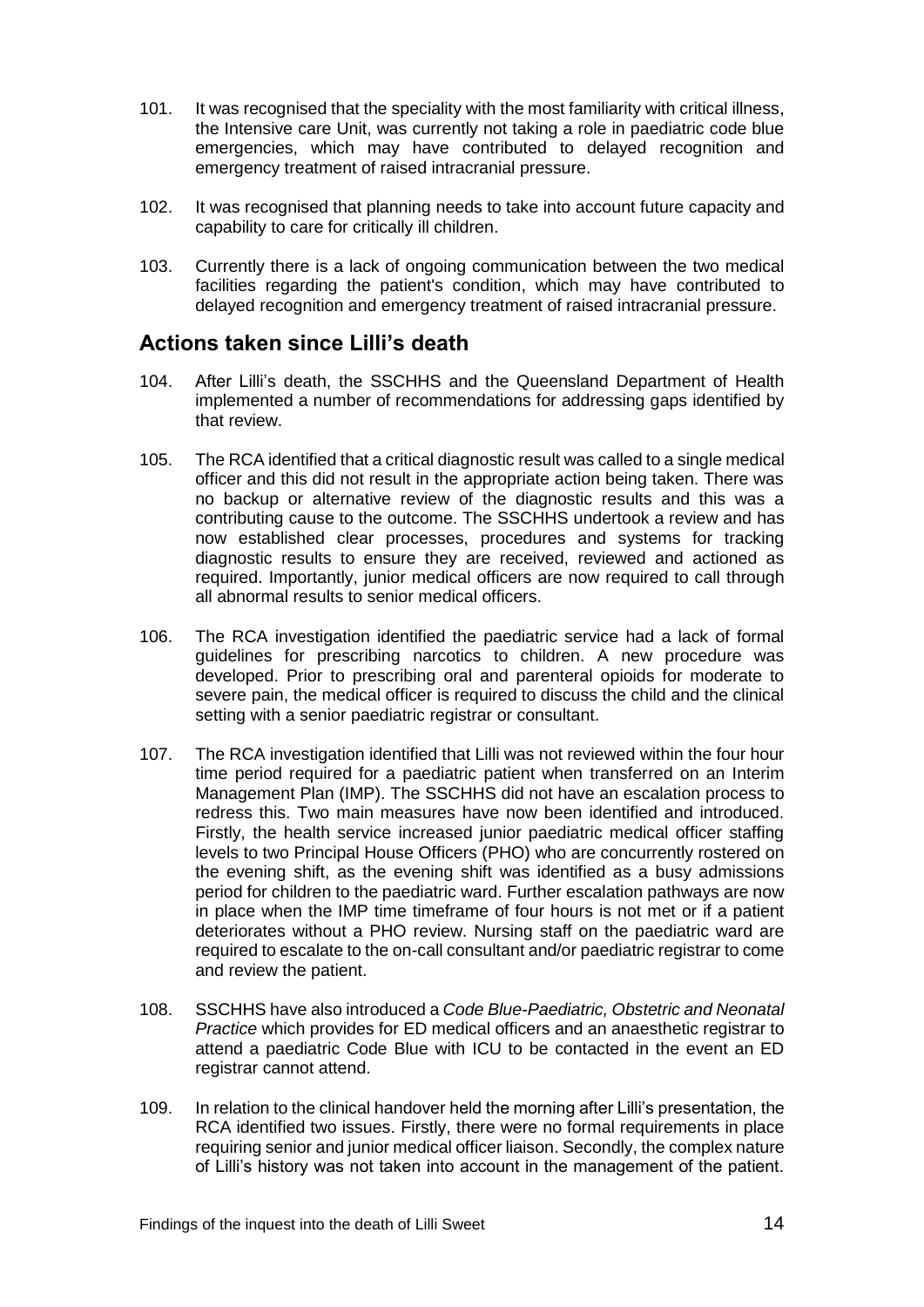The SSCHS reviewed the paediatric clinical handover processes and consultants are now required to be present at morning handovers on the weekend in alignment with standard clinical practice on weekdays. Further, on a daily basis the on-call consultant for the day shift does a handover to the evening and overnight on-call consultant. After the commencement of the night shift the consultant on-call telephones the night duty paediatric medical officer to check the inpatient status on the ward. Nurses now attend the morning clinical handover with medical officers to ensure both streams of health practitioners are informed about the care of patients.

110. The information referred to above is contained in a Paediatric Introduction pack for all new staff.

#### <span id="page-17-0"></span>**Conclusions**

- 111. In reaching my conclusions it should be kept in mind that a coroner must not include in the findings or any comments or recommendations, statements that a person is or may be guilty of an offence or is or may be civilly liable for something. The focus is on discovering what happened, not on ascribing guilt, attributing blame or apportioning liability. The purpose is to inform the family and the public of how the deaths occurred with a view to reducing the likelihood of similar deaths.
- 112. The impact of hindsight bias and affected bias must also be considered when analysing the evidence. Hindsight and affected bias can occur where after an event has occurred, particularly where the outcome is serious, there is an inclination to see the event as predictable, despite there being few objective facts to support its prediction.
- 113. In most health care related adverse events there are usually multifactorial issues at play and a combination of system and human errors. Poor communication, poor documentation and a lack of safeguards can result in poor decisions being made.
- 114. The decision about the length of time to provide prophylactic antibiotics postsplenectomy should not be criticised because clearly the medical science on the issue is conflicting and reasonable decisions were made by Dr Borzi on the basis of the science/evidence then available.
- 115. The issue of ensuring Lilli was vaccinated with the additional vaccinations outside the usual schedule was not well managed, but given those additional vaccinations would not have covered the bacterial organism which caused Lilli's death, then that management cannot be said to be contributory to her death.
- 116. Nevertheless, this is one of those examples where poor communication and poor documentation contributed to Lilli not being fully vaccinated. All that was required was a letter in plain terms addressed to Lilli's GP and to her mother setting out the recommended vaccination schedule.
- 117. It should be noted that the introduction of the Spleen Australia Register and Queensland's adoption of it, as well as the change in practice being adopted by the medical personnel concerned in this aspect of Lilli's management and care, would have almost certainly ensured that Lilli was fully vaccinated.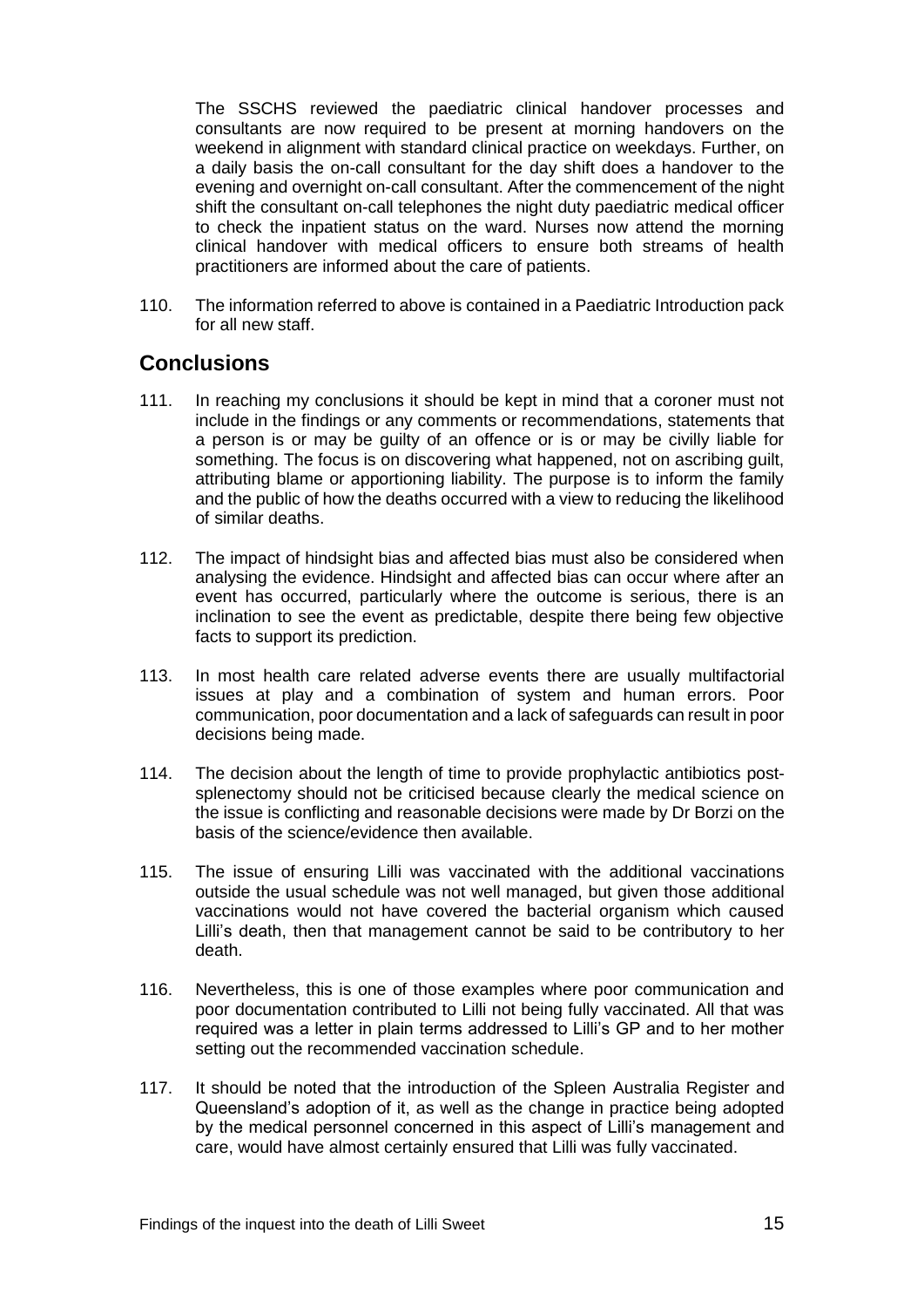- 118. In relation to the management and care provided by Nambour Hospital, it is evident a different outcome may have occurred if earlier action had been taken and the giving of antibiotics had occurred much earlier. It is accepted that Lilli was displaying many of the common signs of a viral illness for which antibiotics are not indicated. Lilli however was not a usual patient. She was asplenic and prone to bacterial infection. This information was clearly noted in the GP referral letter to the hospital. That letter suggested a pathway for treatment including blood tests and paediatric review. The suggested pathway was not acted upon and it should have. Blood tests should have been taken in the ED and if a high white cell count came back, antibiotics could have then been given.
- 119. That finding is not subject to hindsight bias because objectively Lilli was outside the range of usual patients and her specific circumstances should have been considered and this objectively warranted further investigation, as contemplated by Dr Swierkowski in his letter.
- 120. The fact that this did not occur in the ED was compounded by the resource taxed environment that was the Paediatric Ward that day. Due to competing priorities and contributed to by some assuredness given to Dr Sullivan by Dr Richards as to Lilli not being so unwell as to require blood tests, Dr Sullivan was not able to see Lilli on the ward before her shift ended. Not unreasonably, as her shift was coming to an end, she made a decision for Dr Narvaez to review her.
- 121. Dr Narvaez did review Lilli and ordered blood tests. When the results of those tests came back at midnight they were extraordinarily high in respect to a white cell count and this should have prompted immediate action by Dr Narvaez and antibiotics commenced and the on-call consultant or other senior doctor contacted. Neither occurred. To compound the situation Dr Narvaez in fact did not physically review Lilli for another four hours. In the meantime Lilli was continuing to experience headaches and other pain and was prescribed morphine for increasing headache by Dr Narvaez. This decision on its own should have prompted a review by Dr Narvaez and the consultant on-call should have been approached. No adequate explanation has been given as to these critical omissions.
- 122. By the time of handover to the morning shift not all of this information seems to have been passed on and comprehensively considered by the consultants and medical team taking over the next shift and there was a further delay in reviewing Lilli. At the time Dr Sullivan was asked to see her, Dr Sullivan immediately recognised meningitis symptoms and commenced antibiotics. The consultant Dr Camadoo still did not review Lilli for a further hour, although by this time it was clearly too late and in any event the appropriate treatment program had been commenced by Dr Sullivan and Dr Camadoo consulted.
- 123. Nambour Hospital and the SSCHHS conducted a comprehensive Root Cause Analysis and a number of systemic staffing issues and policy and guideline issues were identified and changes have resulted. It was noted from the evidence of a number of staff members that the recommendations have been largely implemented and are working well. In that respect it is not considered that any other recommendations need to be considered.
- 124. Mr Boyce, on behalf of Lilli's family, accepted the recommendations of the RCA and of Dr Withers. In addition they suggested there be a system in place that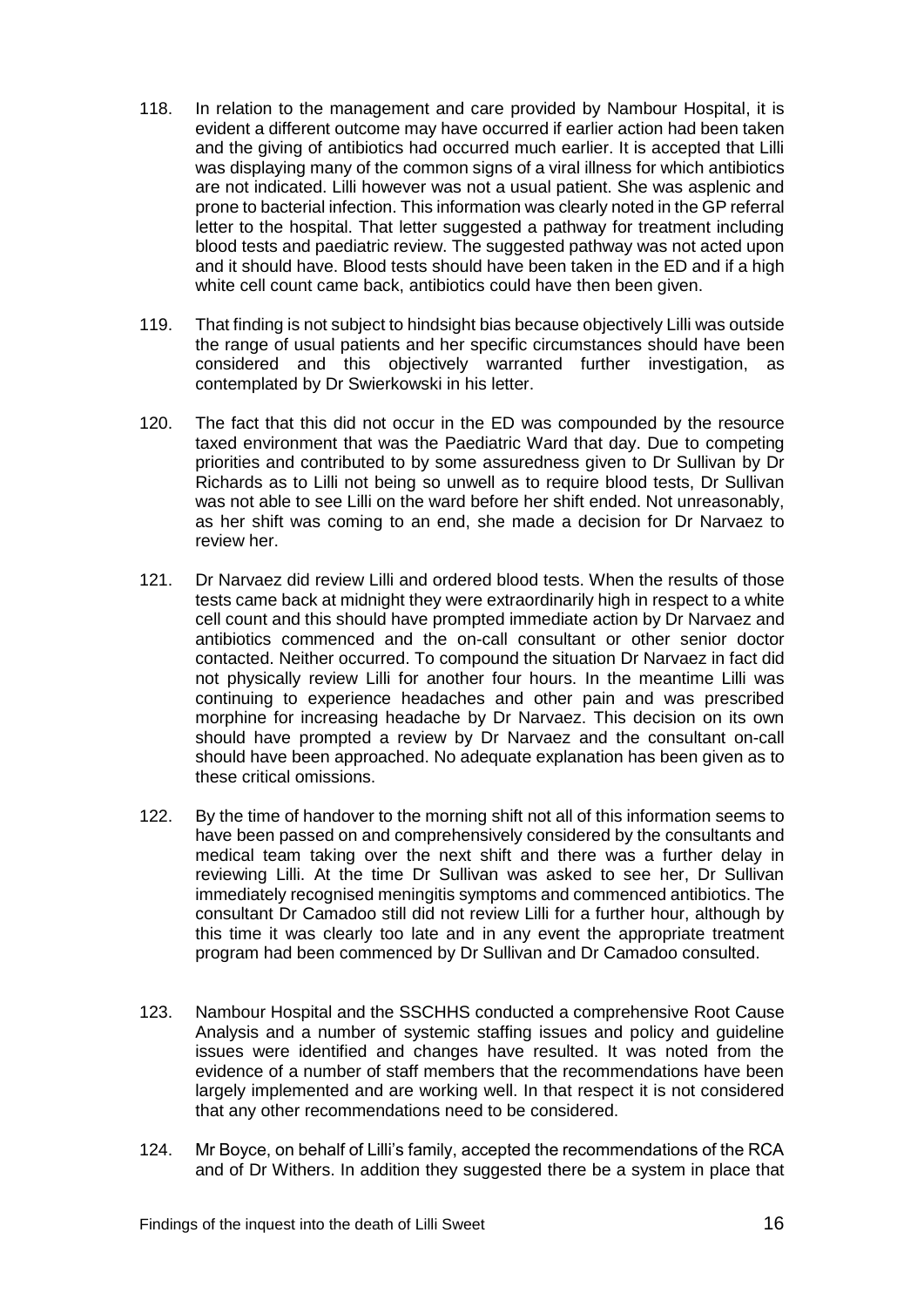allows doctors to check on children's immunisations on-line. That seems to be already in place with the Australian Childhood Immunisation Register and I note Dr Davoren made reference to his intention to utilise the register in the future if he was in any doubt.

- 125. A second recommendation sought related to training medical staff to listen to and utilise what parents are saying when considering diagnoses. Within Queensland Health and most private hospital systems, escalation processes (Ryan's Rule) have been put in place to provide a pathway for families to escalate their concerns if they feel they are not being acted upon. I am aware the process has been the subject of considerable training within Queensland Health and for that reason do not consider any further recommendation is needed.
- 126. A third recommendation looked at better education about asplenic patients and their susceptibility to OPSI. Queensland Health have since worked with Spleen Australia to develop a clinical guideline for the management of paediatric patients post splenectomy. Further, Queensland health has generated an asplenia/splenectomy clinical alert within individual Hospital Based Corporate Information Systems and intends to progress this to a state-wide system. In a letter published to medical practitioners on 18 November 2015, the Chief Health Officer referred doctors to these developments making specific reference, deidentified as to Lilli's name, to the inquest which was then taking place.
- 127. Given these important developments, which appear to have very much been considered as a result of Lilli's case, it is my view no further recommendations are required. It may be of some little comfort to Lilli's family that so much has been advanced as a result of her tragic death.
- 128. If Lilli had presented today at Nambour Hospital, ED staff would have had the benefit of the considerable knowledge now made available in clinical guidelines developed by Spleen Australia. When she was admitted to the Paediatric Ward there would have been two registrars, not one, available to review patients. If she had not been seen in a two hour timeline, nurses are empowered to escalate a review to the consultant on-call. When the abnormal blood tests results became known, procedures now provide for those results to be discussed with the consultant on-call. When a decision was made to initiate narcotic pain relief a senior doctor would review the decision and underlying causes. When the morning handover took place the process would now ensure involvement of the consultant, medical staff and nurses.
- 129. Lilli Sweet's death is difficult to comprehend in the circumstances that have been identified in this inquest. There were a number of individual judgment errors made that were compounded by systemic resource issues, which contributed to poor decisions. The changes made as a result of reviews of this case by the SSCHHS and Queensland Health are such that at some point it is likely that one of the safeguards now put in place would come into play. It is evident that many of the medical personnel have contemplated their actions and have been deeply affected by the death of Lilli. For her mother and family it must be agonising to think that earlier action at various points in the health care could and should have taken place with a much better prognosis for a better outcome. My condolences are expressed to Lilli's family.